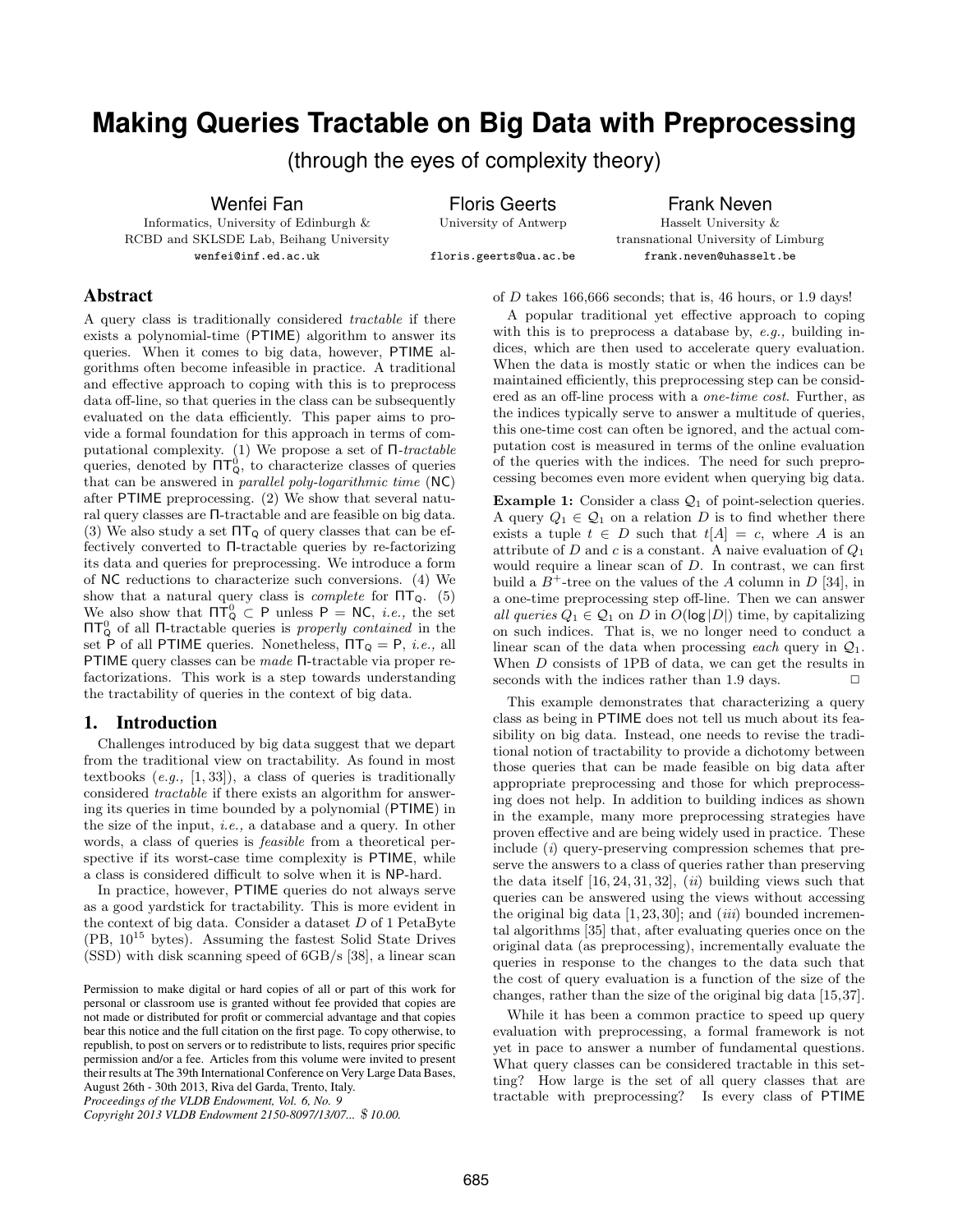

Figure 1: Two factorizations  $\Upsilon_{\mathsf{BDS}}$  and  $\Upsilon'$  of the decision language  $L_{\text{BDS}}$  for BDS

queries tractable on big data when preprocessing is allowed? If not, can it be made tractable by means of efficient transformations such that appropriate preprocessing is possible and hence, it is feasible to answer its queries on big data? Is there a complete problem for the set of all queries that can be made tractable with preprocessing, just like our familiar NP-complete problems for the class NP [33]?

Contributions. This paper aims to provide a formal foundation, in terms of computational complexity, for studying the tractability of query classes in the context of big data with preprocessing. We note that preprocessing is just one of the approaches to handling big data. Several models have been proposed that depart from the traditional computation model by distributing data and resources across multiple computing nodes, and measuring complexity in terms of coordination or communication cost instead of time (see, e.g., [2, 3, 28, 29]). These approaches are orthogonal to the model proposed here (see Section 2 for a detailed discussion).

(1)  $\Pi$ -tractable queries. We propose a notion of  $\Pi$ -tractable queries. Consider a query class  $Q$  in which each query  $Q$ operates on some database D. We say that  $\mathcal Q$  is  $\Pi$ -tractable if there exists a polynomial  $\Pi(\cdot)$  such that for any database D, we can convert D into D' in time bounded by  $\Pi(|D|)$ , and moreover, for all queries  $Q \in \mathcal{Q}, Q(D)$  can be computed as  $Q(D')$  in NC, *i.e.*, in parallel polylog-time in the sizes  $|D|$ and |Q| with polynomially many processors.

We denote by  $\Pi T_Q^0$  the set of all  $\Pi$ -tractable query classes. That is, after a preprocessing step on D in PTIME, all queries in  $Q$  defined on  $D$  can be subsequently answered in polylog-time by leveraging parallel computation. We will justify the choice of complexity classes (PTIME for preprocessing and NC for online query evaluation) shortly.

When we study the complexity class of all Π-tractable queries, we consider w.l.o.g. Boolean query languages  $Q$  [1], as usual. That is, for each query  $Q \in \mathcal{Q}$  and database D, the answer  $Q(D)$  of  $Q$  in  $D$  is either true or false.

(2) Case studies. As examples, we show that several natural query classes are Π-tractable. In addition to relational selection queries discussed in Example 1,  $\Pi_{\mathsf{Q}}^{0}$  includes reachability queries on graphs, minimum range queries on static arrays [18], queries for computing lowest common ancestors in trees and directed acyclic graphs (DAGs) [5], and a class of graph queries for breadth-depth search [21]. We also present strategies for preprocessing data, by means of query-preserving compression, query answering using views and bounded incremental computation, such that queries can be subsequently evaluated efficiently on big data.

(3) Making queries  $\Pi$ -tractable via NC reductions. While some query classes  $\mathcal Q$  are not Π-tractable,  $\mathcal Q$  can actually be transformed to a Π-tractable query class by means of refactorizations, which re-partition the data and query parts of Q and identify a data set for preprocessing, such that after the preprocessing, its queries can be subsequently answered in parallel polylog-time, i.e.,  $Q$  can be made  $\Pi$ -tractable.

Similarly, a decision problem can be made Π-tractable if each of its instances can be *factorized* into a pair  $\langle D, Q \rangle$ , where  $D$  denotes data and  $Q$  is a query in a Boolean query language  $Q$ , such that the answer to the instance is true if and only if  $Q(D)$  is true and moreover,  $Q$  is  $\Pi$ -tractable.

Intuitively, a factorization identifies a data part D from a problem instance for preprocessing. After D is preprocessed, the query part Q of the instance can be answered efficiently.

Example 2: Consider Breadth-Depth Search (BDS) [21]:

- $\circ$  Input: An undirected graph  $G = (V, E)$  with a numbering on the nodes, and a pair  $(u, v)$  of nodes in  $V$ .
- $\circ$  Question: Is u visited before v in the breadth-depth search of G induced by the vertex numbering?

A breadth-depth search starts at a node s and visits all its children, pushing them onto a stack in the reverse order induced by the vertex numbering as the search proceeds. After all of s's children are visited, the search continues with the node on the top of the stack, which plays the role of s.

Figure 1 shows two factorizations of the decision language  $L_{\text{BDS}}$  associated to BDS:  $\Upsilon_{\text{BDS}}$  that identifies G as the datapart and  $(u, v)$  as the query part; and Y' that treats both G and  $(u, v)$  as query part, leaving nothing to be preprocessed. The definition of factorizations will be given in Section 3. We will see later that  $\Upsilon_{\mathsf{BDS}}$  makes BDS  $\Pi\text{-tractable}.$ 

We denote the set of all decision problems (resp. query classes) that can be made  $\Pi$ -tractable as  $\Pi\Gamma_{\mathsf{P}}$  (resp.  $\Pi\Gamma_{\mathsf{Q}}$ ). These are important since after all, what practitioners want to know is whether a query class or a problem can be properly factorized and be made Π-tractable.

To characterize transformations that convert a problem (query class) to a Π-tractable counterpart, we define a form of many-one reductions, denoted by  $\leqslant_{\text{fa}}^{\text{NC}}$ , which are in NC,  $i.e.,$  also in parallel polylog-time. We show that such reductions are *compatible* with  $\Pi T_P$ : if  $A \leq_{\text{fa}}^{\text{NC}} B$  and B is in  $\Pi T_P$ , then so must be A; similarly for  $\Pi$ , Moreover, they are transitive, i.e., if  $A \leq_{\text{fa}}^{\text{NC}} B$  and if  $B \leq_{\text{fa}}^{\text{NC}} C$ , then  $A \leq_{\text{fa}}^{\text{NC}} C$ . These NC reductions allow us to reduce our problems to another that we know how to solve. Furthermore, they help us determine whether a problem can be made Π-tractable.

(4) A complete problem for  $\Pi$ <sub>P</sub>. We identify a natural problem, namely, the Breadth-Depth Search problem (BDS) (see [21]), and show that BDS is *complete* for  $\Pi T_{\mathsf{P}}$  under  $\leq^{\text{NC}}_{\text{fa}}$ . That is, BDS is one of the "hardest" problems in  $\Pi T_P$ to which all problems in  $\Pi T_P$  can be transformed via NC reductions  $\leq^{\text{NC}}_{\text{fa}}$ . This yields an effective method to determine whether a given problem can be made Π-tractable: if the problem can be reduced to BDS via proper factorization of its instances, then it can be made Π-tractable.

Better still, we show that all query classes in P can be made  $\Pi$ -tractable via  $\leq^{\text{NC}}_{\text{fa}}$  reductions, where P is the set of all query classes that can be evaluated in PTIME. That is, although it may be infeasible to evaluate a class  $\mathcal Q$  of PTIME queries on big data without preprocessing, queries in  $\mathcal{Q}$  can actually be transformed to Π-tractable queries by means of re-factorizations and appropriate preprocessing.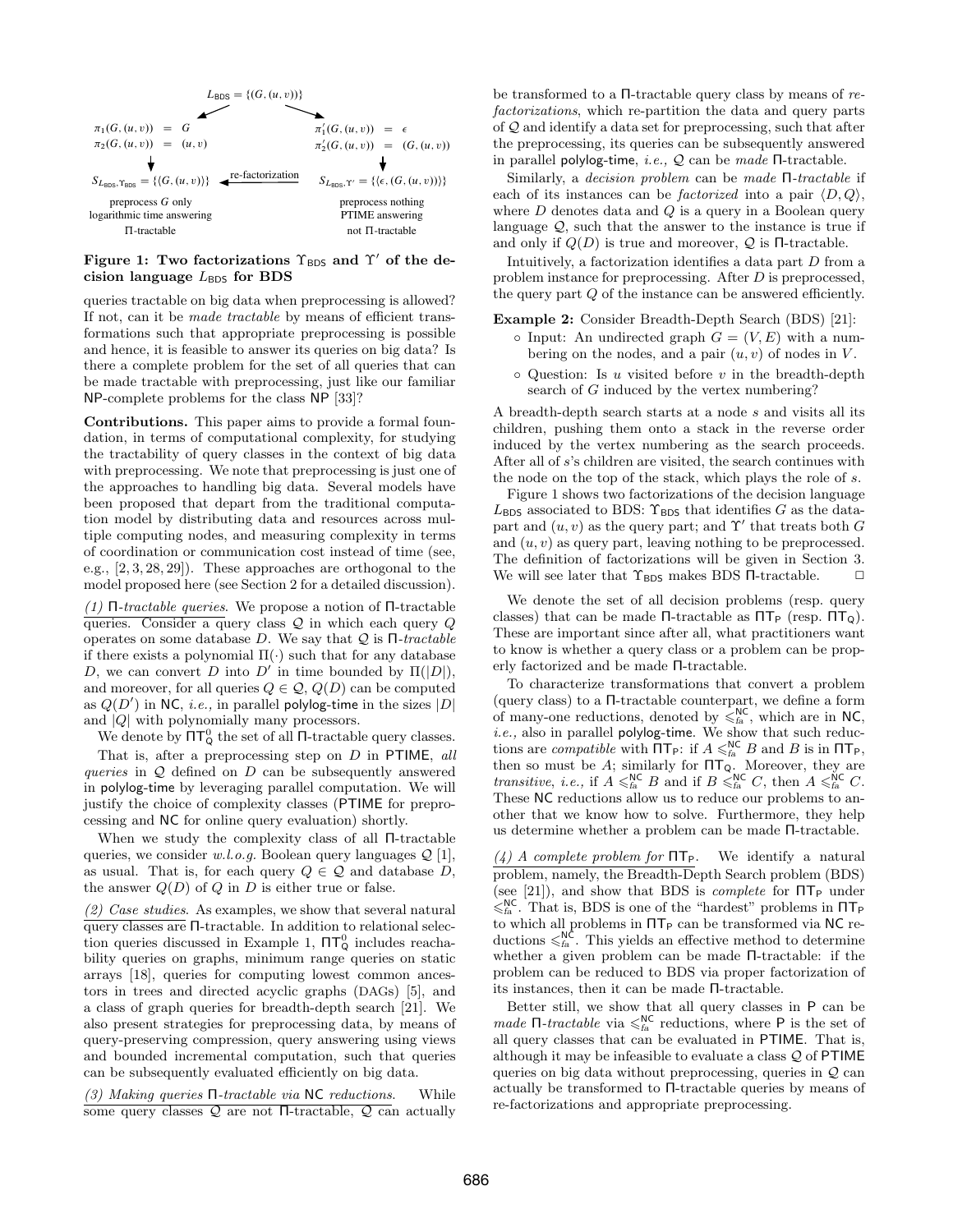(5) Separation of  $\Pi T_Q^0$  and P. To clarify the difference between  $\Pi\Gamma^0_{\mathsf{Q}}$  and P, we introduce another form of NC reductions, referred to as F-reductions  $\leqslant^{\mathsf{NC}}_F$ . F-reductions transform a query class  $\mathcal Q$  to another class  $\mathcal Q'$ , and the data sets of  $Q$  to the data sets of  $Q'$ , without re-factorizations. We show that  $NC \subseteq \Pi T_Q^0 \subseteq P$ , but  $\Pi T_Q^0 \neq P$  unless  $P = NC$ , which is a longstanding open problem [21]. That is, while all queries in  $\Pi_{\mathsf{Q}}^{\mathsf{T}^0}$  are in PTIME and all NC queries are  $\Pi\text{-tractable},\,not$ all PTIME query classes are Π-tractable or can be reduced via  $\leqslant^{\mathsf{NC}}_F$  to any  $\mathsf{\Pi}\text{-tractable}$  query class, unless  $\mathsf{P} = \mathsf{NC}$ .

These results tell us that  $\Pi_{\mathsf{Q}}^{\mathsf{O}}$  is a proper subset of P (unless  $P = NC$ ). Nonetheless, many practical query classes can be made Π-tractable via proper factorizations.

Justification. This work is just one step towards developing a guidance for us to search for feasible solutions to query processing on big data. It aims to incite interest in the study of tractable queries on big data. Below we provide justification and intuition for the definition of  $\Pi T_Q^0$ .

(1) We allow a PTIME preprocessing step in  $\Pi T_Q^0$  for the following reasons. (a) PTIME plays the historical role of tractable query classes [22], and moreover, is robust and well-studied [21]. (b) As remarked earlier, preprocessing is a one-time price and is performed off-line. (c) The restriction to PTIME ensures that the result of the preprocessing step is bounded by a polynomial and therefore, rules out unreasonably large indices. Of course, there are always settings in which PTIME (or even linear time) might be too steep a price to pay, even when the computation is only performed once. For those applications one might want to require preprocessing to be performed in NC or in MapReduce [28] or its variants thereof (see Section 2). If we choose  $NC$ , then  $\Pi T_Q^0$  coincides with NC, in which many useful query classes cannot be expressed. Since MapReduce is not yet as robust or wellunderstood as PTIME, we opt here for PTIME to focus on the main properties of query answering with preprocessing, and defer restricted versions of our model to future work.

(2) For the query processing step in  $\Pi T_Q^0$ , we envisage a complexity class that, on one hand, is large enough to model logarithmic searches in indices or accommodate polylog-time, and on the other hand, can be regarded feasible on big data. For this reason, we consider parallel polylog-time, that is, the class NC. As shown in Example 1, parallel polylog-time is feasible on big data. Even though alternatives exist, e.g., LogP [10] and BSP [40], NC remains to be the most prevalent model capturing parallel-time complexity [21] that is independent of any particular PRAM architecture. Moreover, like PTIME, NC is robust and well-understood. Furthermore, NC is one of the few parallel complexity classes whose connections with classical sequential complexity classes have been extensively studied (see, e.g., [21]).

(3) We focus on databases D that are either static or allow efficient incremental preprocessing. After a database D is preprocessed and yields  $D'$ ,  $D$  may be updated by change  $\Delta D$ . It may be too costly to preprocess  $D \oplus \Delta D$  again starting from scratch. Instead, we assume incremental preprocessing of  $D \oplus \Delta D$  in response to  $\Delta D$ , *i.e.*, by computing  $\Delta D'$  such that the outcome of processing  $D \oplus \Delta D$  is the same as  $D' \oplus \Delta D'$ . In practice,  $\Delta D$  is typically small. When  $\Delta D$ is small, the change  $\Delta D'$  to  $D'$  is often small as well, and is much less costly to find than to conduct the entire preprocessing of  $D \oplus \Delta D$ . We use incremental preprocessing to

avoid paying the price of the PTIME complexity of the entire preprocessing process. Moreover, we advocate bounded incremental algorithms [35] to maintain preprocessed data (see Section 4). if such algorithms exist. A more comprehensive account of dynamic data is deferred to future work.

Organization. Section 2 reviews related work. Section 3 introduces  $\Pi_{\mathsf{Q}}^{T_0}$ ,  $\Pi_{\mathsf{P}}$  and  $\Pi_{\mathsf{Q}}$ , followed by several natural classes of  $\Pi T_Q^0$  in Section 4. Section 5 defines NC reductions  $\leq_{\text{fa}}^{\text{NC}}$ . Section 6 shows that BDS is complete for  $\Pi\mathsf{T}_{\text{P}}$ . Section 7 proposes the notion of F-reductions, and shows that unless  $P = NC$ ,  $\Pi T_Q^0 \subset P$ . Finally, Section 8 identifies open issues in connection with Π-tractable query classes.

# 2. Background and Related Work

This work is related to prior work on complexity classes within P, complexity models of MapReduce and its variants, and complexity classes defined in terms of preprocessing.

P and NC. The complexity class P consists of all decision problems that can be solved by a deterministic Turing machine in polynomial time (PTIME), *i.e.*, in  $n^{O(1)}$  time, where  $n$  is the size of the input. A number of problems have been shown P-complete, i.e., they are in P, and each problem in P can be reduced to them by using NC reductions (see [21] for a survey of P-complete problems). In this paper we also use P to denote the set of all PTIME query classes.

Several complexity classes within P have been well studied, notably those defined by sublinear space bounds.

- The class NL consists of all decision problems that can be solved by a nondeterministic Turing machine that uses space bounded by  $O(\log n)$ .
- The class polylog-space consists of all decision problems solvable with workspace bounded by  $O(\log^{O(1)} n)$ , by a deterministic or nondeterministic Turing machine.

It is known that  $NL ⊆ polylog-space ∩ P$ , but  $P ≠ polylog$ space (see,  $e.g., [26]$ , for details).

The parallel complexity class NC, known as Nick's Class, consists of all decision problems that can be solved by taking  $O(\log^{O(1)} n)$  time on a PRAM (parallel random access machine) with  $n^{O(1)}$  processors (see, e.g., [21, 26]). It has been shown that there are natural query classes that capture NC over ordered relational databases [39]. A problem in NC is generally considered highly parallel feasible, i.e., can be efficiently solved on a parallel computer [21]. It is known that NL  $\subseteq$  NC  $\subseteq$  polylog-space, and NC  $\subseteq$  P. However, a major *open question* is whether  $NC = P$ , which is widely viewed as an analogy to the question whether  $P = NP [21, 26]$ .

NC reductions are compatible with P: if problem A is NC reducible to  $B$  and  $B$  is in  $P$ , then  $A$  is also in  $P$ .

Parallel and distributed processing. In the database community, the term big data is often associated with parallel and distributed query processing. We next discuss work related to complexity models for distributed query evaluation. We refer to [7] for a more system-oriented overview.

It is observed in [29] that circuits and PRAM may not be accurate for parallel systems; it puts forward the massively parallel (MP) model of computation to better capture computation with a vast number of servers (in the order of tens of thousands), in a setting when the key bottleneck is the number of synchronization steps or rounds. For this reason, the MP model disregards the complexity of computation lo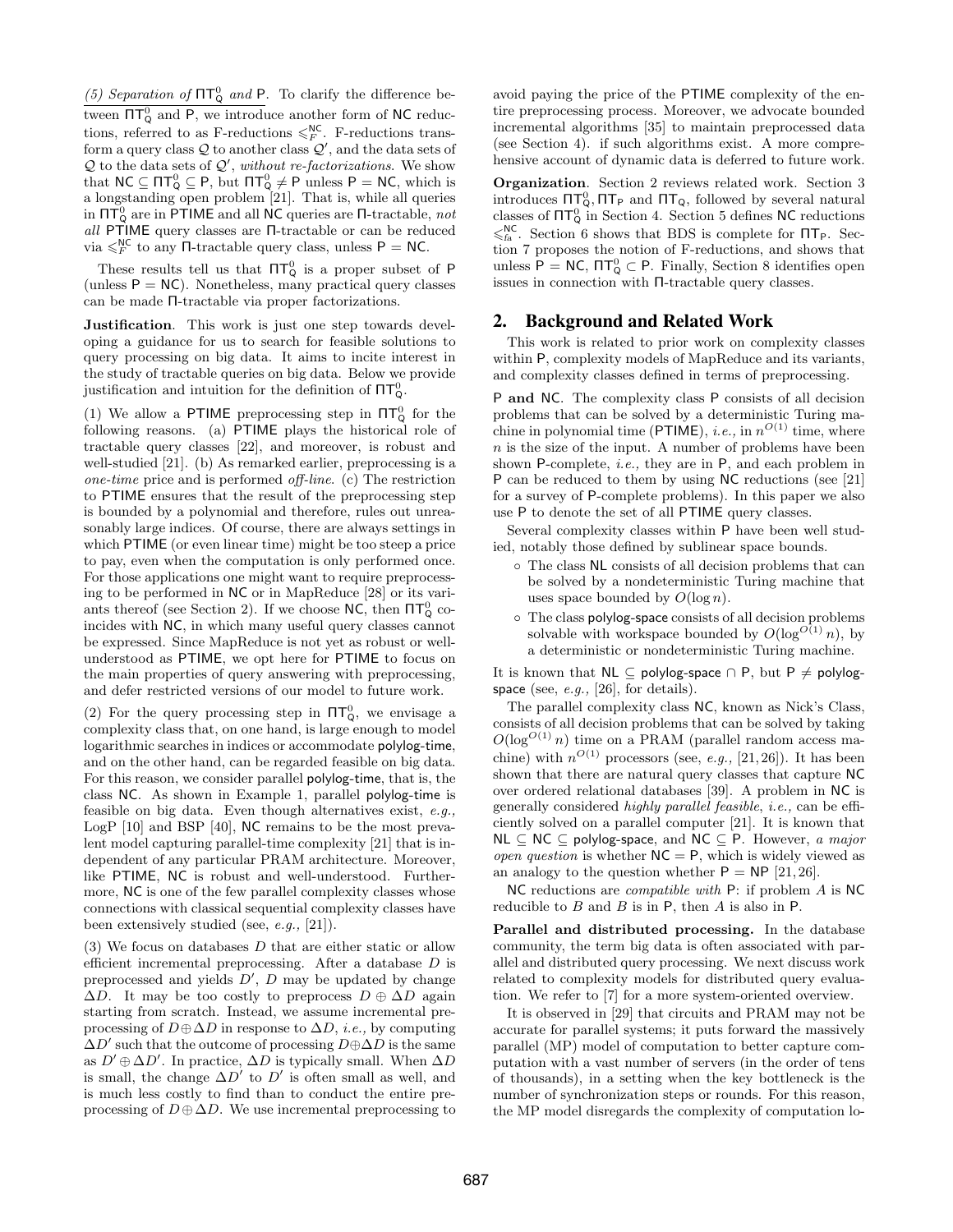cal to each server, and only takes the number of global synchronization steps into account. The latter is sometimes also referred to as coordination complexity, a term introduced by [25]. The focus of [29] is to identify which fragments of conjunctive queries can be evaluated in a single round.

MapReduce [12] is a popular programming paradigm for handling big data. In this framework, [3] studies the evaluation of join queries, and takes the amount of communication, measured as the sum of the sizes of the input to reducers, as a complexity measure. Evaluation of transitive closure and datalog queries in MapReduce has been investigated in [2,4].

Observe that the prior work aforementioned falls within a larger program that also investigates which query classes can be considered tractable within various models of computation. Our work focuses on preprocessing and therefore, can be seen as orthogonal to these approaches.

There has also been recent work on simulating PRAM via MapReduce [28], which shows that a large class of NC algorithms can be implemented in the MapReduce framework, and moreover, if an  $NC$  algorithm takes t time, than its corresponding MapReduce counterpart takes  $O(t)$  MapReduce rounds. There have also been attempts to revise the PRAM model by requiring  $log n$  processors instead of  $n^{O(1)}$  [13].

Preprocessing. As remarked earlier, it is common for database people to preprocess data by building indices, creating views and compressing the data, among others. It has also been used to define complexity classes  $(e.g., [8, 11, 19])$ .

A notion of compilable classes is proposed in [8]. For a complexity class C, a problem is said to be compilable to C if each of its instances can be partitioned into a fixed part  $x$  and a varying part  $y$ , and moreover, after preprocessing x by a poly-size function  $f(\cdot)$ , solving  $\langle f(x), y \rangle$  is in class C. It differs from this work in the following. (1) The focus of [8] has been on intractable classes C, namely, NP and beyond. As a result, there exist complete problems for C and moreover, any C-complete problem leads to a problem complete for the compilable class to C under PTIME reductions. In contrast, we consider NC for query answering, and reductions for establishing complete problems for NC are not yet settled. For instance, when NC reductions are used, all problems in NC reduce to a trivial problem, which is not very helpful when studying the complete problem for  $\Pi\mathsf{T}_P$ (under  $\leqslant^{\mathsf{NC}}_F$ ). (2) There is no limit on the time needed by the preprocessing function  $f(\cdot)$  of [8], except that the size of the "compiled structure"  $f(x)$  is bounded by a polynomial of |x|. Here  $f(.)$  could be even *non-recursive*, a rather impractical setting. In contrast, we require that the preprocessing step of Π-tractable queries is in PTIME.

In parameterized complexity theory [19], fixed-parameter tractability can be characterized in terms of kernelization, which reduces a given instance of a parameterized problem in PTIME to an instance whose size is bounded in terms of the parameter alone and does not depend on the size of the original instance. Here kernelization can be viewed as preprocessing. It differs from our work as follows. (1) Kernelization is defined on the parameter of an intractable problem, which captures the main source of the intractability of the problem. In contrast, we preprocess the data of Πtractable queries by, e.g., building auxiliary structures such as indices and views in addition to compressing the data, such that the queries can then be evaluated on the data efficiently. (2) When the parameter of a problem is not assumed fixed, solving the problem is not in PTIME after kernelization. In contrast, after preprocessing of the data of Π-tractable queries, the queries can be evaluated in NC.

Pseudo sublinear-time algorithms aim to solve problems in sublinear-time [11], after appropriate preprocessing. The study of sublinear-time algorithms has focused on property testing via approximation and randomization (see [11, 36] for surveys), which we do not allow here. Moreover, complexity classes and complete problems studied in this work are not considered by the prior work. On the other hand, when a problem is not in  $\Pi\mathsf{T}_P$ , we may develop  $\Pi\text{-tractable}$ approximate or randomized algorithms for it.

Preprocessing has also proven effective in handling NP instances in cryptographic applications, via compression [24]. It is also related to partial evaluation, which is widely used in compiler generation, code optimization and dataflow evaluation (see [27] for a survey). Given a function  $f(s, d)$  and part of its input s, partial evaluation conducts the part of  $f(\cdot)$ 's computation that depends only on s, and generates a partial answer, *i.e.*, a residual function  $f'(\cdot)$  that depends on the as yet unavailable input d. The generation of  $f'(\cdot)$ can also be viewed as preprocessing.

# 3. Tractable Queries on Big Data

In this section, we first formally define Π-tractable query classes  $(\Pi T_Q^0)$ . We then present decision problems and query classes that can be made  $\Pi$ -tractable ( $\Pi$ T<sub>P</sub> and  $\Pi$ T<sub>Q</sub>).

We start with some notations.

Notations. Following the convention of complexity theory [33], we assume a finite alphabet  $\Sigma$  of symbols to encode both data and queries. A database can be encoded as a string  $D \in \Sigma^*$  just like in a Turing machine, with necessary delimiters; similarly for a query Q. The length of a string  $x \in \Sigma^*$  is denoted by |x|. Hence |D| (resp. |Q|) denotes the size of a database  $D$  (resp. a query  $Q$ ).

A language S of pairs is a subset of  $\Sigma^* \times \Sigma^*$ . We use S to encode a class Q of Boolean queries such that for each  $\langle D, Q \rangle \in S$ , Q is a query in Q, D is a database on which  $Q$  is defined, and  $Q(D)$  is *true*. In other words,  $S$  can be considered as a binary relation such that  $\langle D, Q \rangle \in S$  if and only if  $Q(D)$  is true. We refer to S as the language for Q.

To be consistent with the complexity classes of decision problems, we consider Boolean queries in this work. For instance,  $Q$  may be the class  $Q_1$  of Boolean point selection queries given in Example 1. This does not lose generality: given a non-Boolean query  $Q'$  and a database  $D$ , one can write a Boolean query  $Q$  to determine, given a tuple  $t$ , whether  $t \in Q'(D)$ . There is a natural analogy from this to the connection between search problems and decision problems in complexity theory (see, e.g., [21]).

We say that a language  $S$  of pairs is in complexity class C if it is in C to decide whether a pair  $\langle D, Q \rangle \in S$ . For instance, C may be the sequential complexity class P or the parallel complexity class NC, among other things.

Π-tractable queries. Using languages of pairs to represent queries, we are now ready to define Π-tractable classes of queries, denoting tractable queries with preprocessing.

**Definition 1:** A language S of pairs is  $Π$ -tractable if there exist a PTIME preprocessing function  $\Pi : \Sigma^* \to \Sigma^*$  and a language S' of pairs such that for all  $D, Q \in \Sigma^*$ ,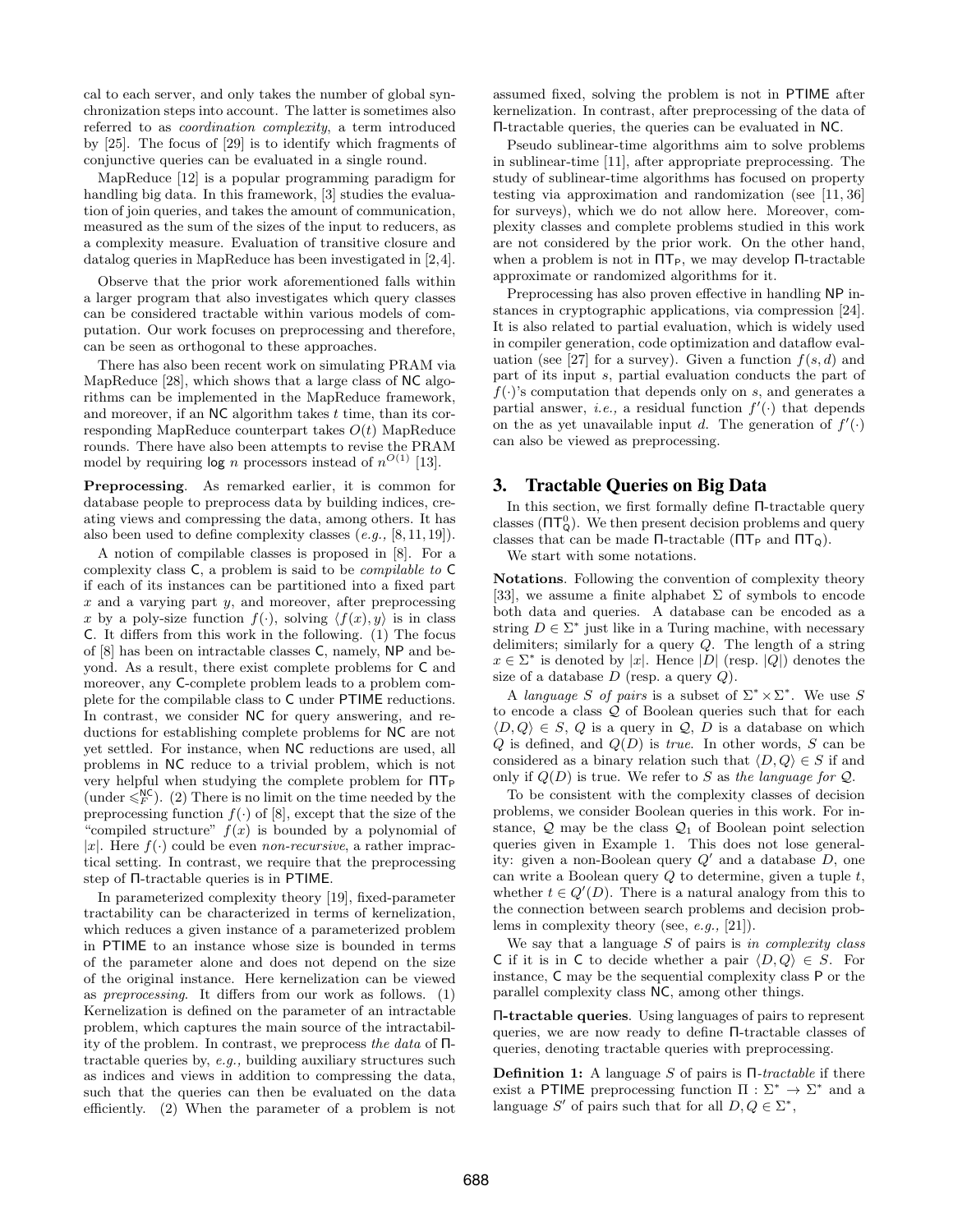$\circ \langle D, Q \rangle \in S$  if and only if  $\langle \Pi(D), Q \rangle \in S'$ , and

 $\circ$   $S'$  is in NC.

We say that a class  $\mathcal Q$  of queries is  $\Pi$ -tractable if S is  $\Pi$ tractable, where  $S$  is the language of pairs for  $Q$ . We use  $\Pi T^0_Q$  to denote the set of all  $\Pi$ -tractable query classes.  $\Box$ 

Intuitively, function  $\Pi(\cdot)$  preprocesses data D and generates another structure  $D' = \Pi(D)$ , in PTIME. After this, for all queries  $Q \in \mathcal{Q}$  that are defined on D,  $Q(D)$  can be answered by evaluating  $Q(D')$  in parallel polylog-time in the sizes  $|D'|$  and  $|Q|$ . In other words, all the queries in the set  $\mathcal{Q}_D = \{Q \mid Q \in \mathcal{Q}, Q \text{ is defined on } D\}$  can then be answered in D' in NC. Note that  $|D'| \leq p(|D|)$  for a polynomial  $p(\cdot)$ .

The preprocessing function  $\Pi(\cdot)$  may compress D, or build auxiliary structures such as indices without reducing the size of  $D$ , or do both, in an *off-line* PTIME computation. No matter what it does to  $D$ , after the preprocessing step, queries in  $Q$  can then be answered in parallel polylog-time.

To simplify the discussion, we allow preprocessing of the data but keep the queries unchanged. One may consider a more general setting by incorporating a query rewriting function  $\lambda : \mathcal{Q} \to \mathcal{Q}'$ , and revise Definition 1 such that (1)  $\langle D, Q \rangle \in S$  if and only if  $\langle \Pi(D), \lambda(Q) \rangle \in S'$ , and (2) S' is in NC. Then as long as  $\lambda(\cdot)$  is a PTIME computable function, it is still feasible to answer queries of  $Q$  on big data. We defer the study of this more general setting to future work.

**Example 3:** Recall the query class  $Q_1$  given in Example 1. The language  $S_1$  for  $\mathcal{Q}_1$  is a set of pairs  $\langle D,(A, c)\rangle$ , where  $D$  is a relation,  $A$  is an attribute of  $D$  and  $c$  is a constant, such that there exists a tuple  $t \in D$  with  $t[A] = c$ . As shown in Example 1,  $\mathcal{Q}_1$  is  $\Pi$ -tractable: we may preprocess D by building  $B^+$ -trees on attributes in D in PTIME. After this, for any  $(A, c)$ , whether there exists  $t \in D$  such that  $t[A] = c$ can be decided in  $O(\log|D|)$  time by using the indices.

As another example, consider a class  $\mathcal{Q}_2$  of reachability queries. Given a directed graph G, a query  $Q_2 \in \mathcal{Q}_2$  is to determine whether there exists a path from  $s$  to  $t$  in  $G$ , where  $s$  and  $t$  are nodes in  $G$ . This class of queries corresponds to the Graph Accessibility Problem (GAP), which is NL-complete with log-space reductions (cf. [26]). The language  $S_2$  for  $\mathcal{Q}_2$  is a set of pairs  $\langle G, (s, t) \rangle$ , such that there exists a path from s to t in G. Recall that  $NL \subseteq NC$ , and hence  $\mathcal{Q}_2$  is  $\Pi$ -tractable. Better still, off-line preprocessing helps us here: we may precompute a matrix that records the reachability between all pairs of nodes in  $G$ , and then answer all queries  $Q_2 \in \mathcal{Q}_2$  defined on G in  $O(1)$  time by using the matrix. Hence after the preprocessing we need constant time to answer each query in  $\mathcal{Q}_2$ , instead of NL.  $\Box$ 

Making problems Π-tractable. We next extend the notion of Π-tractability to decision problems. Recall that a decision problem can be represented as a language  $L \subseteq \Sigma^*$ that contains string encoding of its instances, such that for any instance  $x \in \Sigma^*$  of the problem,  $x \in L$  if and only if the solution to  $x$  is true [21]. In the sequel we use  $L$  to denote a decision problem and a language interchangeably.

We now want to define when a decision problem can be regarded as Π-tractable. That is, we want to find out whether preprocessing can help us make it feasible to solve the decision problem on big data. We answer this question by treating decision problems as languages of pairs, for which the notion of Π-tractability is already in place (Definition 1).

To this end, we need a notion of factorization, to identify which part of the problem may be subject to preprocessing.

We say that a language  $L$  can be *factored* if there exist three NC computable functions  $\pi_1(\cdot)$ ,  $\pi_2(\cdot)$  and  $\rho(\cdot, \cdot)$  such that for all  $x \in L$ ,  $\rho(\pi_1(x), \pi_2(x)) = x$ . We refer to

- $\hat{\Upsilon} = (\pi_1, \pi_2, \rho)$  as a *factorization* of L,
- $S_{(L,\Upsilon)} = \{\langle \pi_1(x), \pi_2(x) \rangle \mid x \in L\}$  as the language of *pairs* for  $(L, \Upsilon)$ ;
- $\circ$   $L_{(D,\Upsilon)} = {\pi_1(x) | x \in L}$  as the *data set* of  $(L, \Upsilon)$ , and
- $\circ$   $L_{(Q,\Upsilon)} = {\pi_2(x) \mid x \in L}$  as the *query class* of  $(L, \Upsilon)$ .

Intuitively, a factorization of problem L partitions each instance x of L into a "data" part  $D = \pi_1(x)$  and a "query" part  $Q = \pi_2(x)$ , and  $\rho$  is an inverse function that restores the original instance x from  $\pi_1(x)$  and  $\pi_2(x)$ .

**Example 4:** Consider a decision problem  $L_s$  that is to determine, given a relation  $D$ , an attribute  $A$  of  $D$  and a constant c, whether there exists a tuple  $t \in D$  such that  $t[A] = c$ . A factorization of this problem is  $(\pi_1, \pi_2, \rho)$ , such that for each instance  $x = (D, A, c)$  of the problem,  $\pi_1(x)$  is the relation D,  $\pi_2(x)$  is the pair  $(A, c)$ , and  $\rho(\pi_1(x), \pi_2(x))$ maps  $\pi_1(x)$  and  $\pi_2(x)$  back to x. With this factorization, its query class of  $L_s$  is  $\mathcal{Q}_1$  given in Example 1, and its language of pairs is the same as  $S_1$  given in Example 3.

As another example consider the BDS problem given in Example 2 and the factorization  $\Upsilon_{\text{BDS}} = (\pi_1, \pi_2, \rho)$  of its instances  $x = (G, (u, v))$ , where  $\pi_1(x) = G$ ,  $\pi_2(x) = (u, v)$ , and  $\rho$  maps  $\pi_1(x)$  and  $\pi_2(x)$  back to x, as shown in Fig. 1. This yields a language  $S_{\text{(BDS, Y_{BDS})}}$  of pairs  $\langle G,(u, v)\rangle$ , where  $u$  is visited before  $v$  in the breadth-depth search. That is, we treat graph G as data and pair  $(u, v)$  as a query.  $\Box$ 

We are now ready to formally define when decision problems can be made Π-tractable.

**Definition 2:** We say that a decision problem  $L$  can be made  $\Pi$ -tractable if there exists a factorization  $\Upsilon$  =  $(\pi_1, \pi_2, \rho)$  of L such that the language  $S_{(L,\Upsilon)}$  of pairs for  $(L, \Upsilon)$  is Π-tractable, *i.e.*, the query class  $L_{(Q,\Upsilon)}$  of  $(L, \Upsilon)$ is  $\Pi$ -tractable. We use  $\Pi\mathsf{T}_P$  to denote the set of all decision problems that can be made  $\Pi$ -tractable.  $\Box$ 

That is,  $L$  can be made  $\Pi$ -tractable if  $L$  can be factorized into data and query parts, such that after the data is preprocessed in PTIME, all the instances of L with the same data can be solved by evaluating their queries on the data in parallel polylog-time. There are possibly multiple factorizations for L. As long as one of the factorizations transforms instances of  $L$  to a  $\Pi$ -tractable query class and data sets,  $L$ can be made Π-tractable, since the factorization allows us to efficiently decide the membership of instances in L:

**Proposition 1:** If a decision problem L can be made  $\Pi$ tractable by means of a factorization  $\Upsilon = (\pi_1, \pi_2, \rho)$ , then  $x \in L$  if and only if  $\langle \pi_1(x), \pi_2(x) \rangle \in S_{L,\Upsilon}$ .

**Proof:** If  $x \in L$  then  $\langle \pi_1(x), \pi_2(x) \rangle \in S_{(L,\Upsilon)}$  by the definition of  $S_{(L,\Upsilon)}$ . Conversely, if  $\langle \pi_1(x), \pi_2(x) \rangle \in S_{(L,\Upsilon)}$  then there exists  $x' \in L$  such that  $\pi_1(x) = \pi_1(x')$  and  $\pi_2(x) =$  $\pi_2(x')$ . Assume that  $x \neq x'$ . By the definition of factorizations,  $x = \rho(\pi_1(x), \pi_2(x)) = \rho(\pi_1(x'), \pi_2(x')) = x'$ , which contradicts our assumption. Thus  $x = x'$  and  $x \in L$ .  $\Box$ 

**Example 5:** Problem  $L_s$  described in Example 4 can be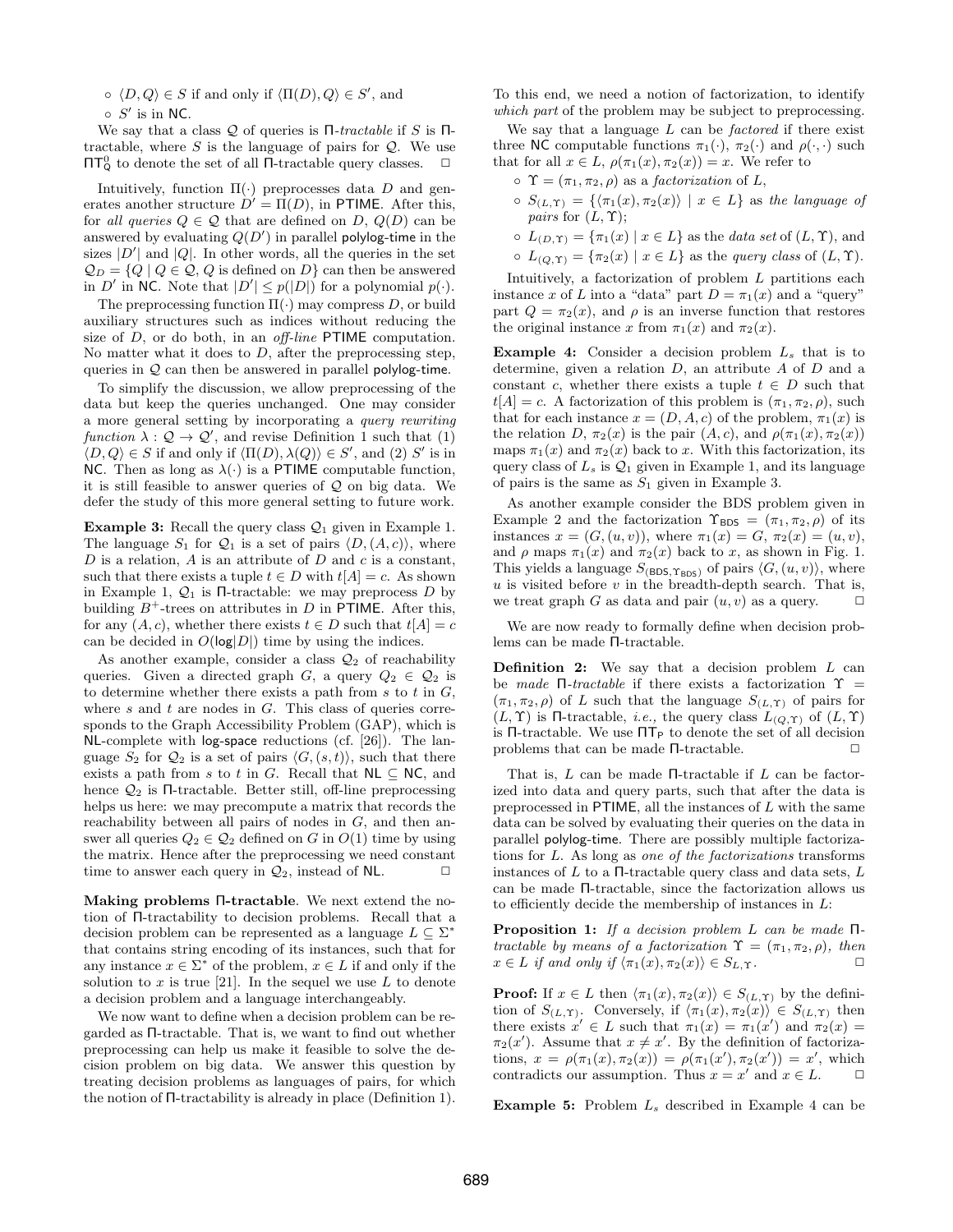made Π-tractable. Indeed, the factorization given there transforms  $L_s$  to the class  $\mathcal{Q}_1$  of point-selection queries on relations, and as argued in Example 3,  $\mathcal{Q}_1$  is  $\Pi$ -tractable.

Now recall BDS from Example 2. It is known that BDS is P-complete (cf.  $[21]$ ), and is costly when graph G is big. We show that it is also in  $\Pi T_P$ . The factorization  $\Upsilon_{BDS}$  given in Example 4 yields a language  $S_{(BDS, \Upsilon_{BDS})}$  of pairs. Given  $\Upsilon_{\text{BDS}}$ , we define preprocessing  $\Pi(\cdot)$  as the function that performs breadth-depth search on G based on the ordering on the vertices, and returns a list  $M$  consisting of all the nodes in V in the same order as they are visited during the search. Then  $\Pi(G)$  is clearly in PTIME in |G|. Let S' be the language of pairs  $\langle M,(u, v)\rangle$  such that u appears before v in M. Observe the following: (a) whether  $(M,(u,v)) \in S'$  can be decided by binary searches on  $M$ , in  $O(\log|M|)$  time; and (b)  $\langle M, (u, v) \rangle \in S'$  if and only if  $\langle G, (u, v) \rangle \in S_{(BDS, \Upsilon_{BDS})}$ . Hence by Definition 1,  $S_{(BDS, \Upsilon_{BDS})}$  is  $\Pi$ -tractable. Thus BDS<br>can be made  $\Pi$ -tractable by Definition 2. can be made  $\Pi$ -tractable by Definition 2.

Making query classes Π-tractable. Given a query class that is not Π-tractable, a natural question is whether we can make it Π-tractable by changing its data and query parts, similar to the case of decision problems? This is important since we want to know whether there exists an efficient transformation that makes our queries feasible on big data.

To answer this question, we treat query classes as decision problems and leverage Definition 2. We have seen that for each decision problem  $L$  and each factorization  $\Upsilon$ of L, there exist a language  $S_{(L,\Upsilon)}$  of pairs and a class  $L_{(D,\Upsilon)}$  of queries associated with them. Conversely, for each class Q of queries, which is represented as a language  $S_{\mathcal{Q}}$  of pairs  $\langle D, Q \rangle$ , there also exists a decision problem  $L_{\mathcal{Q}} = \{D\#Q \mid \langle D,Q \rangle \in S_{\mathcal{Q}}\}$  associated with it, where # is a delimiter, and  $L_{\mathcal{Q}} \subseteq \Sigma^*$ . The problem  $L_{\mathcal{Q}}$  is referred to as the decision problem of  $Q$ , and can be stated as:

 $\circ$  Input:  $D\#Q$ .

 $\circ$  Question: Does  $Q(D)$  evaluate to true?

Obviously, for any complexity class  $C, S_{\mathcal{Q}} \in C$  if and only if  $L_{\mathcal{Q}} \in \mathsf{C}$ . Moreover, a factorization  $\Upsilon_{L_{\mathcal{Q}}}$  of  $L_{\mathcal{Q}}$  can be readily defined that extracts Q and D from an instance  $x = D \# Q$ of  $L_{\mathcal{Q}}$ . This yields the language  $S_{\mathcal{Q}}$  of pairs as  $S_{(L_{\mathcal{Q}}, \Upsilon_{L_{\mathcal{Q}}})}$ . In other words,  $S_{\mathcal{Q}}$  determines a factorization of  $L_{\mathcal{Q}}$ .

One may explore various factorizations  $\Upsilon$  for  $L_{\mathcal{Q}}$ , which may yield languages  $S_{(L_{\mathcal{Q}}, \Upsilon)}$  of pairs *different* from  $S_{\mathcal{Q}}$ . We refer to such an  $\Upsilon$  as a re-factorization for  $S_{\mathcal{Q}}$  and  $\mathcal{Q}$ .

**Definition 3:** We say that a class  $Q$  of queries *can be made* Π-tractable if the corresponding decision problem  $L_Q$  of  $Q$ can be made  $\Pi$ -tractable. We denote by  $\Pi$  $\mathsf{T}_{\mathsf{Q}}$  the set of all query classes that can be made Π-tractable.

That is,  $Q$  is in  $\Pi T_Q$  if it can be re-factorized by some factorization Υ to re-partition its data and query parts for preprocessing, such that  $S_{(L_{\mathcal{Q}},\Upsilon)}$  is  $\Pi\text{-tractable}.$ 

Figure 2 depicts the relationship among the three classes  $\Pi T^0_Q$ ,  $\Pi T_P$  and  $\Pi T_Q$ . From the definitions above we can see that the set  $\Pi$ <sub>Q</sub> of all query classes that *can be made*  $\Pi$ tractable corresponds to  $\Pi$ <sub>P</sub>. As will be seen in Section 7, this set *properly contains* the set  $\Pi_{\mathsf{Q}}^{\mathsf{D}}$  of all query classes that are  $\Pi$ -tractable unless  $P = NC$ . Moreover,  $\leq_{fa}^{NC}$  reductions (Section 5) are transformations for making a query class  $\Pi$ -tractable, and are compatible with the set  $\Pi$  $\mathsf{T}_{\mathsf{Q}}$ .



Figure 2: ΠΤ $_{\mathrm{Q}}^{0}$ : Π-tractable query classes; ΠΤ<sub>Ρ</sub>: decision problems that can be made  $\Pi$ -tractable;  $\Pi$ <sub>0</sub>: query classes that can be made Π-tractable.

We use P (resp. NC) to denote the class of all decision problems that can be solved in PTIME (resp. NC) and the set of all PTIME (resp. NC) query classes interchangeably.

## 4. Π-Tractable Cases

Extending Examples 3 and 5, we next present more Πtractable query classes, as well as decision problems that can be made tractable. We illustrate the effect of preprocessing and explore general strategies to make queries Π-tractable.

(1) Selection queries. We have seen from Example 1 that the class  $\mathcal{Q}_1$  of point-selection queries is in  $\Pi_{\mathsf{Q}}^{\bar{0}}$ , by using indices. This also extends to range-selection queries. Given a relation instance  $D$  of schema  $R$ , a range-selection (Boolean) query is to find whether there exists a tuple  $t \in D$ such that  $c_1 \leq t[A] \leq c_2$ , where A is an attribute of R, and  $c_1$  and  $c_2$  are constants. As database texts tell us (e.g., [34]), we may preprocess  $D$  by building  $B^+$ -trees. With these, such range queries on D can also be answered in  $O(\log|D|)$  time.

- (2) Searching in a list. Consider a decision problem  $L_1$ :
	- $\circ$  Input: An unordered list M, and an element e.
	- $\circ$  Question: Does e appear in M?

This problem is in  $\Pi T_P$ . Indeed, a factorization of  $L_1$  is  $\Upsilon_1 = (\pi_1, \pi_2, \rho)$  such that for any instance  $x = (M, e)$  of  $L_1$ ,  $\pi_1(x) = M$  and  $\pi_2(x) = e$ , *i.e.*, it treats M as data and e as a query. The language  $S_{(L_1, \Upsilon_1)}$  for  $(L_1, \Upsilon_1)$  consists of pairs  $\langle M, e \rangle$ . One can define a preprocessing function  $\Pi(\cdot)$  for  $S_{(L_1,\Upsilon_1)}$  that sorts M into an ordered list, in  $O(|M| \log|M|)$ time. After this, for all queries e, one can decide whether e is in M via binary search in  $O(\log|M|)$  time.

- (3) Minimum Range Queries (MRQ). Consider  $L_2$  [18]:
	- $\circ$  Input: An array  $A[1,n]$  of n objects from a totally ordered domain, and  $i,j$  with  $1\leq i\leq j\leq n.$
	- $\circ$  Question: Find RMQ<sub>A</sub> $(i, j)$  = arg min<sub>i<k ≤j</sub>{A[k]}.

The range minimum query  $\mathsf{RMQ}_A(i,j)$  returns the position of a minimum element in the sub-array  $A[i, j]$ . Obviously  $L_2$ can be factorized into array  $A[1, n]$  and query  $\mathsf{RMQ}_A(i, j)$ . As shown in [18], one may preprocess  $A[1, n]$  by building an auxiliary structure of  $O(n)$  bits, in PTIME, such that all range minimum queries  $\mathsf{RMQ}_A(i,j)$  can be subsequently answered in  $O(1)$  time by using the structure. Note that  $L_2$ is a search problem, although it can be readily converted to a decision problem in  $\Pi$ T<sub>P</sub>, *i.e.*, made  $\Pi$ -tractable.

- (4) Lowest Common Ancestors (LCA). Consider  $L_3$ :
	- $\circ$  Input: A DAG G, and nodes u and v in G.
	- $\circ$  Question: Find LCA $(u, v)$ , *i.e.*, node w in G such that  $w$  is an ancestor of both  $u$  and  $v$  and moreover,  $w$  has no descendants that are also ancestors of  $u$  and  $v$ .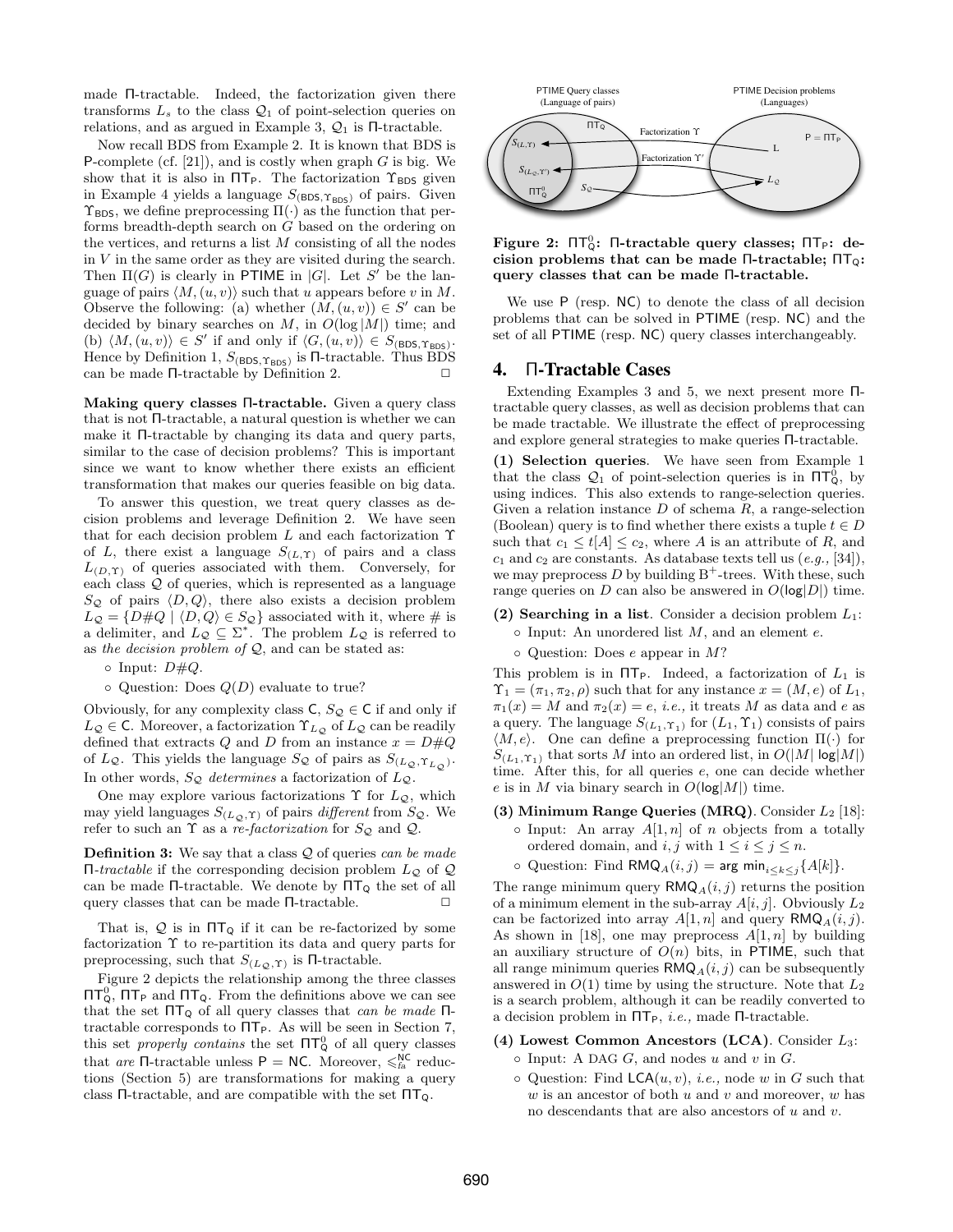This is also a search problem. As shown in [5], G can be preprocessed by computing LCA for all pairs of nodes in G in  $O(|G|^3)$  time. Then given any nodes  $(u, v)$  in G, LCA $(u, v)$ can be found in  $O(1)$  time; so its decision problem is in  $\Pi\mathsf{T}_P$ .

As remarked earlier, it has been show in [39] that some natural classes of queries are in NC over ordered relational databases. These query classes are also in  $\Pi T_Q^0$ .

We next present three general strategies to put query classes  $\mathcal{Q}$  in  $\Pi T_Q^0$ , not limited to any specific  $\mathcal{Q}$ .

(5) Query preserving compression. The key idea is as follows: for a class  $Q$  of queries, we preprocess a database  $D$ by finding a smaller database  $D<sub>c</sub>$  via an efficient compression function, such that for all queries  $Q \in \mathcal{Q}, Q(D) = Q(D_c),$ *i.e.*, the answer to  $Q$  in the smaller  $D_c$ . In contrast to lossless compression schemes  $(e.g., [6, 9, 17])$ , query preserving compression is *relative to Q, i.e.*, it generates small  $D_c$ that preserves the information *only relevant* to queries in  $Q$ rather than preserving the entire original D. Hence it often achieves a better compression ratio than lossless compression. Indeed, this approach has proven effective in answering graph queries on large social network graphs [16, 31, 32] and in cryptographic applications [24]. If the compression can be conducted in PTIME [16, 31, 32] and moreover, queries in  $\mathcal Q$ can be answered in the compressed databases  $D<sub>c</sub>$  in parallel polylog-time, perhaps by combining with other techniques such as indexing, then  $\mathcal Q$  is  $\Pi$ -tractable, *i.e.*,  $\mathcal Q \in \Pi \mathsf{T}^0_{\mathsf{Q}}$ .

(6) Query answering using views. Another technique commonly used by database people is query answering using views [1, 23, 30]. Given a query  $Q \in \mathcal{Q}$  and a set V of view definitions, query answering using views is to reformulate  $\boldsymbol{Q}$ into another query  $Q'$  such that (a)  $Q$  and  $Q'$  are equivalent, *i.e.*, for all databases  $D, Q(D) = Q'(D)$ , and moreover, (b)  $Q'$  refers only to  $V$  and its extensions  $V(D)$ .

When all queries in  $Q$  can be answered using views,  $Q$  is Π-tractable (in  $\Pi T^0_Q$ ) if the following conditions are satisfied. (a) The views can be created and materialized in PTIME, as preprocessing. (b) The answer  $Q(D)$  can be computed by evaluating  $Q'$  on the views  $V(D)$  in parallel polylog-time in  $|Q|$  and  $|D|$ , where  $Q'$  is a reformulation of  $Q$  (*i.e.*, query rewriting; see the remark below Definition 1). This is done by possibly combining with other techniques for preprocessing. In practice  $V(D)$  is often much smaller than D. If  $Q(D)$ can be found by using  $V(D)$  only, without accessing the original big  $D$ , then it is feasible to evaluate the queries on  $D$ .

(7) Incremental evaluation. Incremental techniques also allow us to effectively evaluate queries on big data [15, 37]. Given  $Q$  in a class  $Q$  of queries, as preprocessing we compute  $Q(D)$  once. When D is updated by  $\Delta D$ , instead of recomputing  $Q(D \oplus \Delta D)$  starting from scratch, we incrementally compute  $\Delta O$  such that  $Q(D \oplus \Delta D) = Q(D) \oplus \Delta O$ , to minimize unnecessary recomputation. In practice,  $\Delta D$  is typically small; as a result,  $\Delta O$  tends to be small as well, and is far more efficient to compute than to recompute  $Q(D \oplus \Delta D)$ . The benefit is particularly evident if there exists a bounded incremental algorithm for answering queries in  $Q$ . As argued in [35], incremental algorithms should be analyzed in terms of  $|CHANGED| = |\Delta D| + |\Delta O|$ , which represents the updating costs that are inherent to the incremental problem itself. An incremental algorithm is said to be bounded if its cost can be expressed as a function of |CHANGED|, i.e., it depends only on |CHANGED|, independent of the original

D. Then Q is  $\Pi$ -tractable (*i.e.*,  $\mathcal{Q} \in \Pi \mathsf{T}_{\mathsf{Q}}^0$ ) if (a) the preprocessing  $Q(D)$  is in PTIME, and (b)  $Q(D \oplus \Delta D)$  can be incrementally computed in parallel polylog-time. If so, it is feasible to answer Q in response to changes to big data D.

As remarked in Section 1, we also use (bounded) incremental techniques to preprocess D in response  $\Delta D$ .

Finally, we investigate two "hard" problems that, under certain conditions, can also be made  $\Pi$ -tractable (in  $\Pi T_P$ ).

#### (8) Circuit Value Problem (CVP). CVP is stated as:

- ο Input: An encoding  $\bar{\alpha}$  of a Boolean circuit  $\alpha$ , inputs  $x_1, \ldots, x_n$ , and a designated output y.
- $\circ$  Question: Is output y of  $\alpha$  true on inputs  $x_1, \ldots, x_n$ ?

Informally, a Boolean circuit  $\alpha$  is a DAG, in which a node can be (a) an input node  $x_i$  for  $i \in [1, n]$ , with indegree 0; (b) an output  $y$ , with outdegree  $0$ , or  $(c)$  a gate denoting a Boolean operator,  $e.g., \wedge, \vee, \neg, \rightarrow$ , which applies to its input (children) and feeds the result as an input for its parent nodes. It is a Boolean function that takes input  $x_1, \ldots, x_n$ , and returns the truth value of y. Its encoding  $\bar{\alpha}$  is a sequence of tuples, one for each node in the DAG (see [21] for details).

CVP is perhaps the best known P-complete problem (cf. [21]). In Section 6 we will show that CVP can also be made Π-tractable, i.e., CVP can be factorized to be feasible on big data (*i.e.*, when  $\alpha$  is "big"). Nevertheless, we will show in Section 7 that there exist certain fixed factorizations of CVP that may not be evaluated on big data efficiently, *i.e.*, CVP is feasible on big data only after it is properly factorized.

(9) Vertex Cover (VC). VC is stated as follows [20]:

- $\circ$  Input: Graph  $G = (V, E)$  and positive integer  $K \leq |V|$ .
- $\circ$  Question: Is there a vertex cover of size  $\leq K$  for  $G$ ?

A vertex cover of G is a set  $V' \subseteq V$  such that for each edge  $(u, v) \in E$ , at least one of u and v is in V'.

It is known that VC is NP-complete in general (cf. [20]). However, as shown by the study of parameterized complexity theory [19], its instances can be preprocessed by Buss' Kernelization in  $O(|E|)$  time, such that when K is fixed, it is in  $O(1)$  time to decide whether there exists a vertex cover of size K or less. That is, when K is fixed, VC is in  $\Pi\mathsf{T}_P$ .

# 5. NC Reducibility with Factorizations

There are several important and practical questions in connection with  $\Pi$ -tractability. Given a class  $\mathcal Q$  of queries, if Q is not Π-tractable, can we make it Π-tractable by means of efficient transformations? If so, what kind of transformations should we use? Furthermore, how large is  $\Pi T_{\mathsf{Q}}$ , the set of all query classes that can be made Π-tractable? Can we determine whether a decision problem can be made Π-tractable by "reducing" it to another problem in ΠTP? Moreover, is there a natural problem that is complete for  $\Pi$ <sub>P</sub>, *i.e.*, the "hardest" problem in  $\Pi$ <sub>P</sub>?

We answer these questions in the next two sections. In this section we introduce a form of reductions  $\leqslant^{\mathsf{NC}}_{\text{fa}}$  to specify transformations from one problem to another, and to make a query class Π-tractable. In the next section we will use  $\leq_{\text{fa}}^{\text{NC}}$  to relate a problem to the entire complexity class  $\Pi\mathsf{T}_{\text{P}}$ .

Below we first introduce  $\leq^{\text{NC}}_{fa}$  for decision problems (Section 5.1). We then extend  $\leqslant_{\text{fa}}^{\text{NC}}$  to query classes (Section 5.2). We show that  $\leqslant^{\text{NC}}_{\text{fa}}$  reductions are transitive and are compatible with  $\Pi T_P$ . As will be seen shortly, these properties are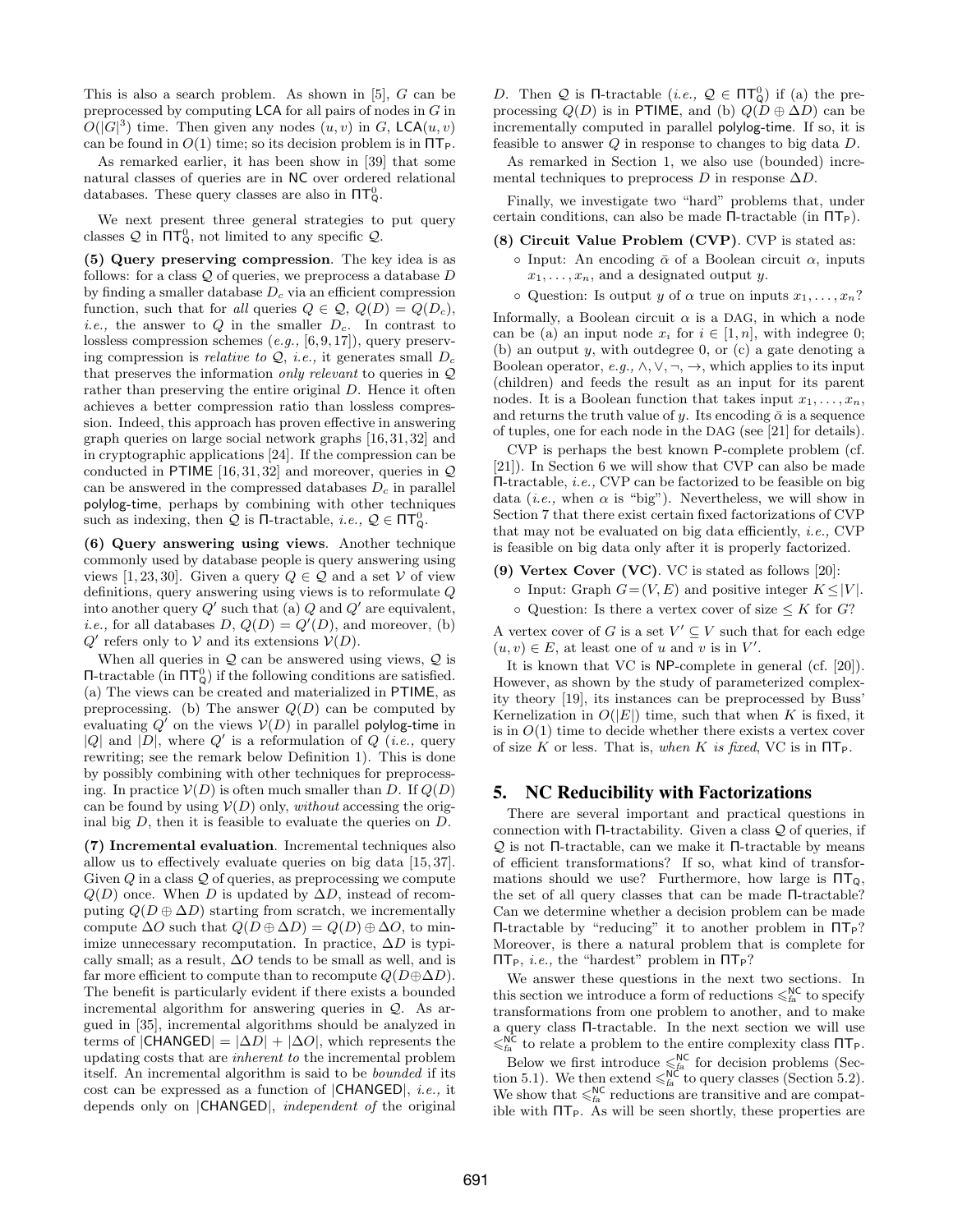not as trivial as their counterparts for PTIME reductions.

#### 5.1 Reducibility for Decision Problems

We start with a form of many-one reductions for decision problems in  $\Pi T_{P}$ , which allow many distinct instances of one problem to be mapped to a single instance of another.

In contrast to PTIME reductions that we use to prove, e.g., that a problem is NP-complete, reductions for  $\Pi\mathsf{T}_P$  are more intriguing. They are defined in terms of factorizations, and involve both the data and query parts determined by the factorizations. In addition, such reductions have to be compatible with  $\Pi$ <sub>P</sub>: if problem A is reducible to another problem  $B$  and if  $B$  can be made  $\Pi$ -tractable, then so must be A. In light of this, PTIME reductions no longer work here. Furthermore, like our familiar PTIME reductions, such reductions should be transitive: if A can be reduced to B and  $B$  can be reduced to  $C$ , then  $A$  is also reducible to  $C$ .

Taking these into account, we now define  $\leqslant_{\text{fa}}^{\text{NC}}$  reductions.

**Definition 4:** A problem (language)  $L_1$  is said to be NCfactor reducible to another problem (language)  $L_2$ , denoted by  $L_1 \leqslant_{\text{fa}}^{\text{NC}} L_2$ , if there exist factorizations  $\Upsilon_1 = (\pi_1^1, \pi_2^1, \rho_1)$ and  $\Upsilon_2 = (\pi_1^2, \pi_2^2, \rho_2)$  of  $L_1$  and  $L_2$ , respectively, and NC functions  $\alpha(\cdot)$  and  $\beta(\cdot)$ , such that for all D and Q in  $\Sigma^*$ ,  $\langle D, Q \rangle \in S_{(L_1, \Upsilon_1)}$  if and only if  $\langle \alpha(D), \beta(Q) \rangle \in S_{(L_2, \Upsilon_2)}$ .  $\Box$ 

In contrast to PTIME reductions, a NC-factor reduction is defined in terms of (a) two NC functions  $\alpha(\cdot)$  and  $\beta(\cdot)$ rather than a single PTIME function, and (b) factorizations:  $L_1 \leqslant_{\text{fa}}^{\text{NC}} L_2$  if one of the factorizations  $\Upsilon_1$  of  $L_1$  can be reduced to one of the factorizations  $\Upsilon_2$  of  $L_2$ , such that  $\alpha(\cdot)$ and  $\beta(\cdot)$  transform the data and query parts of  $(L_1, \Upsilon_1)$  to their counterparts of  $(L_2, \Upsilon_2)$ , respectively.

We now verify that  $\leq^{\mathsf{NC}}_{\mathit{fa}}$  has the necessary properties of reductions. We first show that  $\leqslant^{\text{NC}}_{\text{fa}}$  is transitive.

**Lemma 2:** The reducibility relation  $\leqslant^{\mathsf{NC}}_{\text{fa}}$  is transitive, i.e., if  $L_1 \leqslant_{\text{fa}}^{\text{NC}} L_2$  and  $L_2 \leqslant_{\text{fa}}^{\text{NC}} L_3$ , then also  $L_1 \leqslant_{\text{fa}}^{\text{NC}} L_3$ .

**Proof:** Given that  $L_1 \leqslant_{\text{fa}}^{\text{NC}} L_2$  and  $L_2 \leqslant_{\text{fa}}^{\text{NC}} L_3$ , we have the following factorizations by the definition of  $\leqslant_{fa}^{\text{NC}}$ :

- $\circ$  For  $L_1$ :  $\Upsilon_1 = (\pi_1^1, \pi_2^1, \rho_1);$
- For  $L_2$ :  $\Upsilon_2 = (\pi_1^2, \pi_2^2, \rho_2)$  and  $\Upsilon_2' = (\sigma_1^2, \sigma_2^2, \rho_2')$ ; and  $\circ$  For  $L_3$ :  $\Upsilon_3 = (\pi_1^3, \pi_2^3, \rho_3)$ .

In addition, there exist NC functions  $\alpha_1(\cdot)$ ,  $\alpha_2(\cdot)$ ,  $\beta_1(\cdot)$  and  $\beta_2(\cdot)$  such that for all  $D_1, Q_1, D_2, Q_2 \in \Sigma^*$ :

$$
\langle D_1, Q_1 \rangle \in S_{(L_1, \Upsilon_1)} \text{ iff } \langle \alpha_1(D_1), \beta_1(Q_1) \rangle \in S_{(L_2, \Upsilon_2)},
$$
  

$$
\langle D_2, Q_2 \rangle \in S_{(L_2, \Upsilon'_2)} \text{ iff } \langle \alpha_2(D_2), \beta_2(Q_2) \rangle \in S_{(L_3, \Upsilon_3)}.
$$

To show that  $L_1 \leq_{\text{fa}}^{\text{NC}} L_3$ , we have to define factorizations of  $L_1$  and  $L_3$  and NC functions  $\alpha(\cdot)$  and  $\beta(\cdot)$  as required by the definition of  $\leqslant^{\text{NC}}_{\text{fa}}$ . We cannot simply compose  $(\alpha_1, \beta_1)$  and  $(\alpha_2, \beta_2)$  to a reduction  $(\alpha_2 \circ \alpha_1, \beta_2 \circ \beta_1)$  as in the case for a standard proof of transitivity of reductions, because  $\alpha_2$  and  $\beta_2$  may rely on both the query and data parts resulting from the reduction  $(\alpha_1, \beta_1)$ . The solution lies in padding both the query and data parts as follows. We start by defining a factorization  $\Upsilon_1' = (\sigma_1^1, \sigma_2^1, \rho_1')$  of  $L_1$ . For all  $x \in L_1$ , we define  $\sigma_1^1(x) = \pi_1^1(x) \mathbb{Q} \pi_2^1(x)$ , where  $\mathbb Q$  is a special symbol that is not used anywhere else. In addition, we let  $\sigma_2^1(x) = \sigma_1^1(x)$ , and define  $\rho_1'(x_1@x_2, x_1@x_2) = \rho_1(x_1, x_2)$ . More specifically, consider  $S_{(L_1, \Upsilon_1')}, S_{(L_3, \Upsilon_3)}$  and the following functions: for any  $D_1, Q_1 \in \Sigma^*$ ,

$$
\alpha(D_1) = \alpha_2(\sigma_1^2(\rho_2(\alpha'_1(D_1), \beta'_1(D_1)))),
$$
  
\n
$$
\beta(Q_1) = \beta_2(\sigma_2^2(\rho_2(\alpha'_1(Q_1), \beta'_1(Q_1))))
$$

where  $\alpha'_1(D_1) = \alpha_1(r)$  if  $D_1 = r@s$  and  $\beta'_1(D_1) = \beta_1(s)$  if  $D_1 = r@s$ . Similarly for  $\alpha'_1(Q_1)$  and  $\beta'_1(Q_1)$ . Given these, we verify that for any  $D_1, Q_1 \in \Sigma^*$ ,

$$
\langle D_1, Q_1 \rangle \in S_{(L_1, \Upsilon_1')} \text{ iff } \langle \alpha(D_1), \beta(Q_1) \rangle \in S_{(L_3, \Upsilon_3)}.
$$

Indeed, one can readily verify the following:

 $\langle D_1, Q_1 \rangle \in S_{(L_1, \Upsilon'_1)}$  iff  $D_1 = \sigma_1^1(x), Q_1 = \sigma_2^1(x)$  for some  $x \in L_1$ iff  $D_1 = Q_1 = \pi_1^1(x) \mathbb{Q} \pi_2^1(x)$ iff  $D_1 = Q_1 = D'_1 \t Q'_1, \langle D'_1, Q'_1 \rangle \in S_{(L_1, \Upsilon_1)}$ iff  $\langle \alpha'_1(D_1), \beta'_1(Q_1) \rangle \in S_{(L_2, \Upsilon_2)}$ iff  $\alpha'_1(D_1) = \pi_1^2(y), \beta'_1(Q_1) = \pi_2^2(y)$  for some  $y \in L_2$ iff  $\rho_2(\alpha'_1(D_1), \beta'_1(Q_1)) \in L_2$ iff  $\langle \sigma_1^2(\rho_2(\alpha'_1(D_1), \beta'_1(Q_1))), \sigma_2^2(\rho_2(\alpha'_1(D_1), \beta'_1(Q_1)))) \in S_{(L_2, \Upsilon_2)}$ iff  $\langle \sigma_1^2(\rho_2(\alpha'_1(D_1), \beta'_1(D_1))), \sigma_2^2(\rho_2(\alpha'_1(Q_1), \beta'_1(Q_1)))) \in S_{(L_2, \Upsilon_2)}$ iff  $\langle \alpha_2(\sigma_1^2(\rho_2(\alpha_1'(D_1),\beta_1'(D_1)))) , \beta_2(\sigma_2^2(\rho_2(\alpha_1'(Q_1),\beta_1'(Q_1)))) \rangle$  $\in S_{(L_3,\Upsilon_3)}$ iff  $\langle \alpha(D_1), \beta(Q_1) \rangle \in S_{(L_3, \Upsilon_3)}$ ,

as desired. Hence,  $L_1 \leq_{\text{fa}}^{\text{NC}} L_3$ .

We next verify that  $\leqslant^{\mathsf{NC}}_{\mathit{fa}}$  is *compatible with*  $\Pi\mathsf{T}_{\mathsf{P}}$ .

**Lemma 3:** For all problems  $L_1$  and  $L_2$ , if  $L_1 \leqslant_h^{\text{NC}} L_2$  and  $L_2$  is in  $\Pi\mathsf{T}_{\mathsf{P}}$ , then  $L_1$  is also in  $\Pi\mathsf{T}_{\mathsf{P}}$ . That is, if  $L_1 \leqslant^{\mathsf{NC}}_{\text{fa}} L_2$ and  $L_2$  can be made  $\Pi$ -tractable, then so can be  $L_1$ .

Lemma 3 tells us how to show that a problem  $L_1$  can be made  $\Pi$ -tractable, *i.e.*,  $L_1$  is in  $\Pi$ <sub>P</sub>: pick a problem  $L_2 \in \Pi\mathsf{T}_{\mathsf{P}}$  and show that  $L_1 \leqslant_{\text{fa}}^{\mathsf{NC}} L_2$ . It also tells us how to show that a problem  $L_2$  cannot be made  $\Pi$ -tractable: if  $L_1 \leqslant_{\text{fa}}^{\text{NC}} L_2$  and  $L_1 \notin \Pi \mathsf{T}_{\mathsf{P}}$  then  $L_2 \notin \Pi \mathsf{T}_{\mathsf{P}}$ .

**Proof:** From  $L_1 \leq_{\text{fa}}^{\text{NC}} L_2$  we know that there exist factorizations  $\Upsilon_1 = (\pi_1^1, \pi_2^1, \rho_1), \Upsilon_2 = (\pi_1^2, \pi_2^2, \rho_2)$  and NC functions  $\alpha(\cdot)$  and  $\beta(\cdot)$  such that for all  $D_1, Q_1 \in \Sigma^*$ ,

$$
\langle D_1, Q_1 \rangle \in S_{(L_1, \Upsilon_1)} \text{ iff } \langle \alpha(D_1), \beta(Q_1) \rangle \in S_{(L_2, \Upsilon_2)}.
$$

Furthermore, since  $L_2$  is in  $\Pi\mathsf{T}_P$ , by Definitions 1 and 2, there must exist a factorization  $\Upsilon_2' = (\sigma_1^2, \sigma_2^2, \rho_2')$  of  $L_2$ , a PTIME preprocessing function  $\Pi(\cdot)$ , and a language  $S'_2$  of pairs in NC, such that for all  $D_2, Q_2 \in \Sigma^*$ ,

$$
\langle D_2, Q_2 \rangle \in S_{(L_2, \Upsilon_2')} \text{ iff } \langle \Pi(D_2), Q_2 \rangle \in S_2'.
$$

To show that  $L_1$  can be made  $\Pi$ -tractable, we first argue that  $L_1$  is also NC-factor reducible to  $L_2$  with the factorization  $\Upsilon'_2$  of  $L_2$  rather than  $\Upsilon_2$ . Indeed, we can construct an NCfactor reduction that meets this requirement along the same lines as the proof of Lemma 2, by changing the factorization  $\Upsilon_1$  of  $L_1$ . This yields a factorization  $\Upsilon_1' = (\sigma_1^1, \sigma_2^1, \rho_1')$  of  $L_1$  and NC functions  $\alpha'(\cdot)$  and  $\beta'(\cdot)$  such that

$$
\langle D_1, Q_1 \rangle \in S_{(L_1, \Upsilon_1')} \text{ iff } \langle \alpha'(D_1), \beta'(Q_1) \rangle \in S_{(L_2, \Upsilon_2')} \text{ iff } \langle \Pi(\alpha'(D_1)), \beta'(Q_1) \rangle \in S_2'.
$$

Define a language  $S_2''$  of pairs such that  $\langle a, b \rangle \in S_2''$  if and only if  $\langle a, \beta'(b) \rangle \in S'_2$ . Obviously, if  $S'_2$  is in NC then so is S''. Define  $\Pi'(D_1) = \Pi(\alpha'(D_1))$ . Then we have that

$$
\langle D_1, Q_1 \rangle \in S_{(L_1, \Upsilon_1')} \text{ iff } \langle \Pi'(D_1), Q_1 \rangle \in S_2''.
$$

Note that  $\Pi'(\cdot)$  is in PTIME since  $\Pi(\cdot)$  is in PTIME,  $\alpha'(\cdot)$  is in NC, and NC  $\subseteq$  P. Moreover,  $S_2''$  is in NC since  $S_2'$  is in NC by the assumption above. Therefore,  $L_1$  is also in  $\Pi\mathsf{T}_{\mathsf{P}}$ .  $\Box$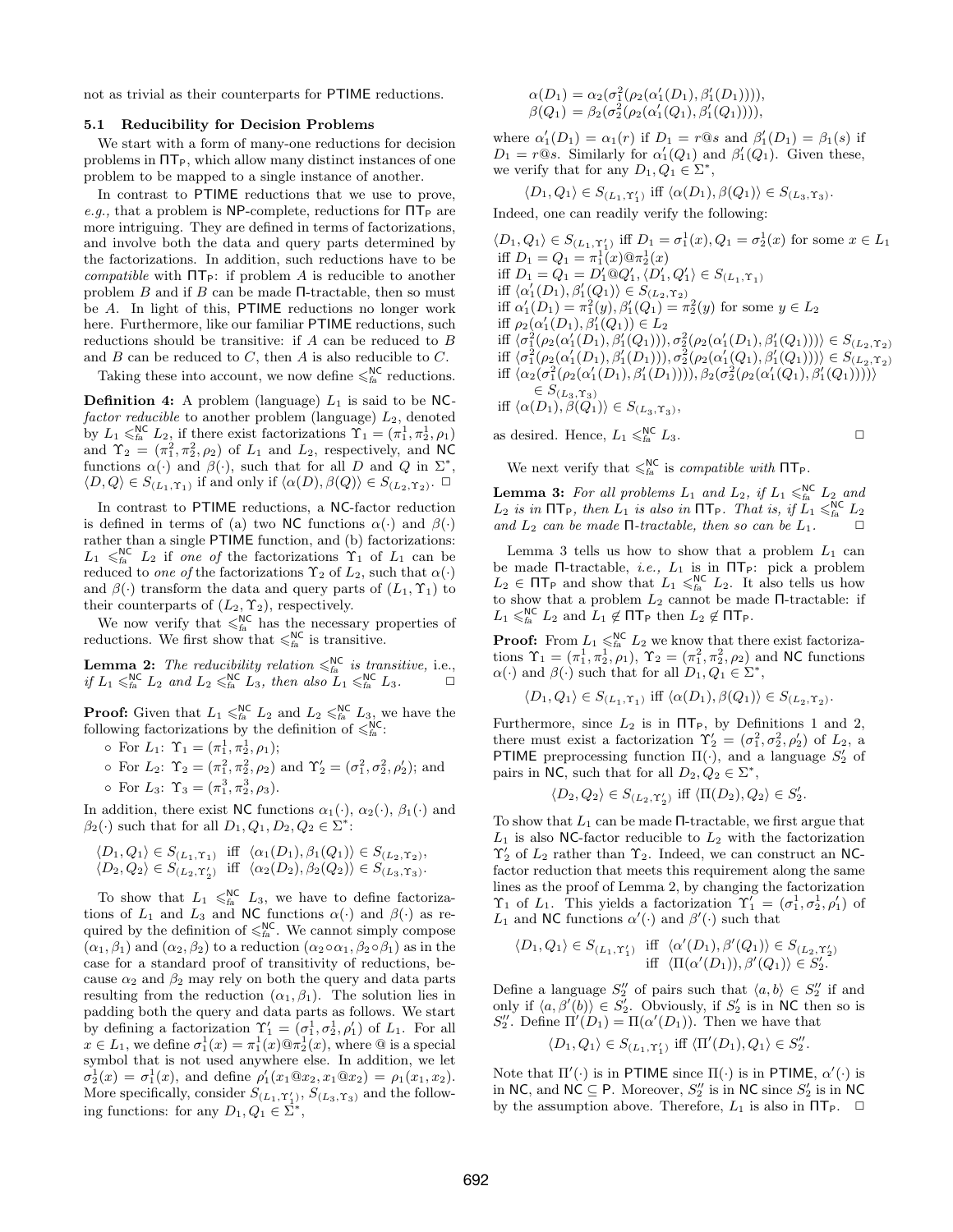### 5.2 Reducibility for Query Classes

In view of the relationship between query classes Q and decision problem  $L_{\mathcal{Q}_{\lambda}}$  as we have seen in Section 3, we can now readily define  $\leq^{\text{NC}}_{fa}$  for query classes as follows.

**Definition 5:** For classes  $Q_1$  and  $Q_2$  of queries, we say that  $Q_1$  is NC-factor reducible to  $Q_2$ , also denoted by  $Q_1 \leq N^{\text{CC}}_{fa} Q_2$ , if  $L_{\mathcal{Q}_1}$  is NC-factor reducible to  $L_{\mathcal{Q}_2}$ , where  $L_{\mathcal{Q}_1}$  and  $L_{\mathcal{Q}_2}$ are the decision problems of  $\mathcal{Q}_1$  and  $\mathcal{Q}_2$ , respectively.

That is,  $Q_1 \leq_{\text{fa}}^{\text{NC}} Q_2$  if  $L_{Q_1} \leq_{\text{fa}}^{\text{NC}} L_{Q_2}$ , *i.e.*, *there exist* factorization  $\Upsilon_1$  of the decision problem  $L_{\mathcal{Q}_1}$  of  $\mathcal{Q}_1$  and factorization  $\Upsilon_2$  of the decision problem  $L_{\mathcal{Q}_2}$  of  $\mathcal{Q}_2$ , such that  $S_{(L_{\mathcal{Q}_1},\Upsilon_1)}$  can be transformed to  $S_{(L_{\mathcal{Q}_2},\Upsilon_2)}$  in NC (recall the decision problem for a query class from Section 3).

As an immediate result of Lemmas 2 and 3, we have:

Corollary 4: For all classes  $Q_1$ ,  $Q_2$  and  $Q_3$  of queries,

(1) if  $\mathcal{Q}_1 \leqslant^{\mathsf{NC}}_{\mathit{fa}} \mathcal{Q}_2$  and  $\mathcal{Q}_2 \leqslant^{\mathsf{NC}}_{\mathit{fa}} \mathcal{Q}_3$ , then  $\mathcal{Q}_1 \leqslant^{\mathsf{NC}}_{\mathit{fa}} \mathcal{Q}_3$ ; and (2) if  $Q_1 \leq^{NC}_{fa} Q_2$  and  $Q_2$  is in  $\Pi T_Q$ , then  $Q_1$  is also in  $\Pi T_Q$ . That is, if  $Q_1 \leqslant^{\text{NC}}_{\text{fa}} Q_2$  and  $Q_2$  can be made Π-tractable, then  $Q_1$  can also be made Π-tractable.  $□$ 

In other words,  $\leq_{\text{fa}}^{\text{NC}}$  is compatible with  $\Pi T_Q$ , the set of query classes that *can be made*  $\Pi$ -tractable. In contrast,  $\leqslant^{\text{NC}}_{\text{fa}}$ is not compatible with  $\Pi_{\mathsf{Q}}^{0}$ , the set of query classes that are Π-tractable. Indeed, as will be seen in Section 6, there exists a query class for the Circuit Value Problem (CVP) that is not Π-tractable, but it is NC-factor reducible to a Πtractable class of queries, i.e., it can be made Π-tractable.

In Section 7 we will give a notion of F-reductions, which preserve the factorizations  $S_{\mathcal{Q}_1}$  and  $S_{\mathcal{Q}_2}$  for  $L_{\mathcal{Q}_1}$  and  $L_{\mathcal{Q}_2}$ , *i.e.*, they do not allow re-factorizations of  $\mathcal{Q}_1$  and  $\mathcal{Q}_2$ . As will be seen there, F-reductions are compatible with  $\Pi T_Q^0$ .

# 6. A Complete Problem for  $\Pi\Gamma_{\mathsf{P}}$

We next answer the question whether there exists a natural problem that is complete for ΠTP. A complete problem for  $\Pi T_P$  is one that is no easier to solve than any other problem in the complexity class  $\Pi\mathsf{T}_P$  of all problems that can be made Π-tractable. That is, they capture the difficulty intrinsic of the  $\Pi\mathsf{T}_P$  class. Similarly, we answer this question for ΠTQ, i.e., for query classes that can be made Π-tractable.

The main result of this section is that  $\Pi$ <sub>P</sub> has complete problems. This is not evident, since there are complexity classes for which no complete problem exists. As a consequence of this result, it follows that all problems in P and all query classes that are in PTIME can be made Π-tractable.

We start by defining  $\Pi T_P$ -complete problems. Recall our familiar notion of NP-complete problems, e.g., the 3SAT problem and the Vertex Cover problem (VC) [33]. Such problems are in the complexity class NP, and moreover, all problems in NP can be reduced to them in PTIME. Along the same lines, we define  $\Pi$ <sub>P</sub>-complete problems.

**Definition 6:** A problem L is  $\Pi T_P$ -hard under NC-factor reducibility if  $L' \leq_{\text{fa}}^{\text{NC}} L$  for all decision problems  $L'$  in  $\Pi\mathsf{T}_{\text{P}}$ . A problem  $L$  is  $\Pi T_P$ -complete under NC-factor reducibility if L can be made  $\Pi$ -tractable itself and L is  $\Pi$ T<sub>P</sub>-hard.

A class  $Q$  of queries is said to be  $\Pi T_Q$ -hard under NCfactor reducibility if  $Q' \leq^{\text{NC}}_{\text{fa}} Q$  for all query classes  $Q'$  in  $\Pi T_Q$ . It is  $\Pi T_Q$ -complete under NC-factor reducibility if it can be made  $\Pi$ -tractable and is  $\Pi T_Q$ -hard.  $\Box$ 

The need for studying these complete problems is evident. If there exists a  $\Pi\mathsf{T}_P$ -complete problem L under  $\leqslant_{\text{fa}}^{\mathsf{NC}}$ , then given a problem  $L'$ , we can determine whether  $L' \in \Pi T_P$ by checking whether  $L' \leq_{\text{fa}}^{\text{NC}} L$ . Similarly, if we know that a query class  $\mathcal{Q}$  is  $\Pi T_{\mathsf{Q}}$ -complete under  $\leqslant^{\mathsf{NC}}_{\mathit{fa}}$ , then to decide whether a query class  $Q'$  can be *made*  $\Pi$ -tractable, we simply check whether  $Q' \leq_{fa}^{NC} Q$ . Further, as will be seen shortly, such a complete query class tells us how large  $\Pi$  $\mathcal{T}_{\mathcal{Q}}$  is.

Complete problems and complete query classes. No matter how important, not every complexity class has a complete problem. Indeed, while a number of complete problems have been established for NP [20] and for P [21], it is known that polylog-space has no complete problems under log-space reductions (cf. [26]), for instance.

The good news is that there exist a  $\Pi$ -complete problem and a  $\Pi$ T<sub>Q</sub>-complete query class under  $\leq^{\text{NC}}_{\text{fa}}$ . To see this, recall the Breadth-Depth Search problem (BDS), its factorization  $\Upsilon_{\text{BDS}}$  and language  $S_{(\text{BDS}, \Upsilon_{\text{BDS}})}$  of pairs presented in Examples 4 and 5. We use  $Q_{\text{BDS}}$  to denote the query language  $\mathcal{Q}_{(\text{BDS}, \Upsilon_\text{BDS})}$  represented by  $S_{(\text{BDS}, \Upsilon_\text{BDS})}.$ 

Theorem 5: Under NC-factor reducibility,

(1) BDS is  $\Pi$ <sub>P</sub>-complete; and

(2)  $Q_{\text{BDS}}$  is  $\Pi T_{\text{Q}}$ -complete.  $\Box$ 

Proof: We show that BDS is  $\Pi T_P$ -complete. The proof for the  $\Pi T_Q$ -completeness of  $\mathcal{Q}_{\text{BDS}}$  under  $\leqslant^{\text{NC}}_{\text{fa}}$  is similar.

We have already shown that BDS can be made Π-tractable and is thus in  $\Pi T_{P}$ , in Example 5. We next show that BDS is  $\Pi T_{P}$ -hard under  $\leqslant^{\mathsf{NC}}_{\text{fa}}$ . That is, for all problems L that can be made  $\Pi$ -tractable,  $L \leq_{fa}^{\text{NC}}$  BDS. Observe the following:

(a) If L can be made  $\Pi$ -tractable, then  $L \in \mathsf{P}$ .

(b) BDS is P-complete (cf. [21]).

To see (a), note that the solution to any instance of  $L$  can be computed in PTIME, by combining the preprocessing step (PTIME) and query evaluation (NC), since  $NC \subseteq P$ .

Based on these, we show that  $L \leq_{\text{fa}}^{\text{NC}}$  BDS. Consider a factorization  $\Upsilon_L = (\pi_1, \pi_2, \rho)$  that, for any instance x of L, defines  $\pi_1(x) = \pi_2(x) = x$  and  $\rho(x, x) = x$ . Since BDS is P-complete and  $L$  is in  $P$ , this tells us that there exists an NC function  $h(\cdot)$  such that for any  $x \in \Sigma^*$ ,  $x \in L$  if and only if  $h(x)$  is in BDS. Then there exist NC functions  $\alpha(\cdot)$  and  $\beta(\cdot)$  such that  $\alpha(x)$  corresponds to the undirected graph G in a BDS instance with a numbering on its vertices, as part of  $h(x)$ , and  $\beta(x)$  corresponds to a pair of nodes  $(u, v)$  in G as the other part of  $h(x)$ . Hence, for all  $\langle x, x \rangle \in S_{(L,\Upsilon_L)}$ ,

$$
\langle x, x \rangle \in S_{(L, \Upsilon_L)} \text{ iff } \langle \alpha(x), \beta(x) \rangle \in S_{\text{(BDS, \Upsilon_{\text{BDS}})}}.
$$

where  $S_{(BDS, \Upsilon_{BDS})}$  is the language of pairs for BDS and the factorization  $\Upsilon_{\text{BDS}}$  given in Section 4. Hence,  $L \leq_{\text{fa}}^{\text{NC}}$  BDS by Definition 4. Thus BDS is  $\Pi T_P$ -hard under  $\leq R_G$ .  $\Box$ 

The proof above also tells us the following.

Corollary 6: (1) All problems in  $P$  can be made  $Π$ tractable. (2) All query classes that are in PTIME can be made  $\Pi$ -tractable via NC-factor reductions.  $\Box$ 

That is, the set  $\Pi\mathsf{T}_{\mathsf{P}}$  of all decision problems that can be made Π-tractable is large enough to cover all problems in P. Hence  $P = \Pi T_P$  since all problems that can be made  $\Pi$ tractable are also in P. In particular, the Circuit Value Problem (CVP) discussed in Section 5 can be made Π-tractable, i.e., there exists a factorization of CVP that allows instances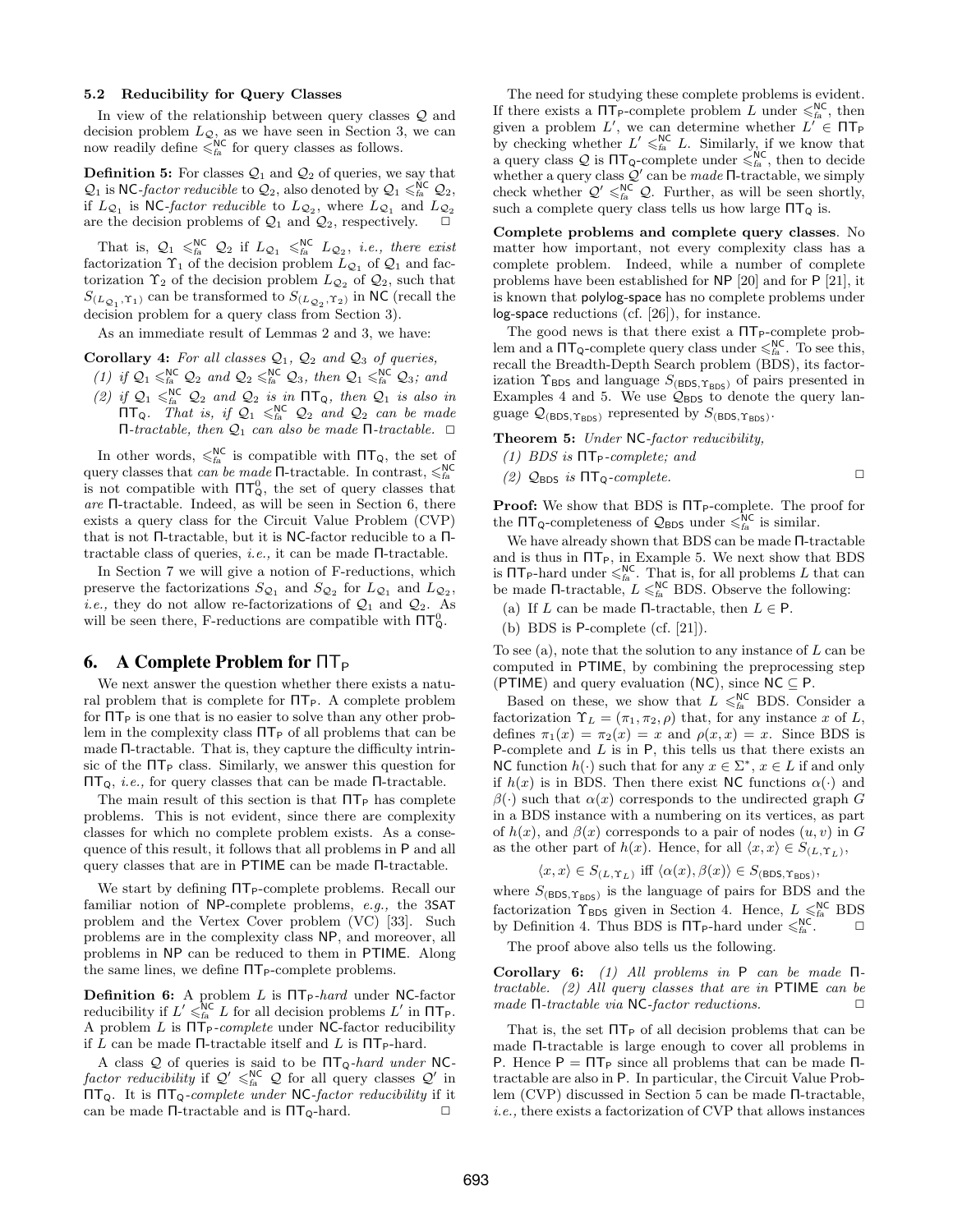of CVP to be transformed to instances of BDS, such that after preprocessing the input circuits of CVP instances, those instances can be solved in parallel polylog-time.

Furthermore, all PTIME query classes can be made Πtractable. These include query classes in  $\Pi T_Q^0$  and beyond. Indeed, as will be seen in Section 7, there exists a factorization  $\Upsilon_0$  of CVP such that the query class  $\text{CVP}_{(Q,\Upsilon_0)}$  of (CVP,  $\Upsilon_0$ ) is not  $\Pi$ -tractable unless  $P = NC$ . That is, by preprocessing only the data part given in the particular factorization  $\Upsilon_0$ , CVP instances may not be solvable in parallel polylog-time. Nevertheless,  $\text{CVP}_{(Q,\Upsilon_0)} \leqslant^{\text{NC}}_{\text{fa}} \mathcal{Q}_{\text{BDS}}, \ i.e.,$ it can be made Π-tractable via re-factorizations. In general, a class  $Q$  of queries that are in PTIME may not necessarily be Π-tractable, but it can be made Π-tractable via re-factorizations as assured by Corollary 6.

To compare NC and  $\Pi\mathsf{T}_P$ , observe that  $\mathsf{NC} \subseteq \Pi\mathsf{T}_P$  by Definition 2 for problems that can be made Π-tractable. Nevertheless, we do not know whether  $NC = \Pi T_P$ . Indeed, this question is equivalent to the open problem whether  $NC = P$ .

Problems that cannot be made Π-tractable. At this point, a natural question is what problems are *not* in  $\Pi$ T<sub>P</sub>. Theorem 5 tells us that unless  $P = NP$ , none of NP-complete problems is in ΠTP. In other words, problems such as the 3SAT problem and VC mentioned earlier cannot be made Π-tractable, no matter what factorizations are considered.

Corollary 7: Unless  $P = NP$ , no NP-complete problems are  $\Pi$ -tractable.  $\Box$ 

Proof: Assume by contradiction that there exists an NPcomplete problem that can be made Π-tractable. Then by Theorem 5,  $L \leq_{\text{fa}}^{\text{NC}}$  BDS by NC reductions. Nevertheless, BDS is in P. Hence this would lead to  $P = NP$ .

# 7. Factorization Preserving Reductions

The NC-factor reductions allow us to transform one query class  $Q_1$  to another query class  $Q_2$  in  $\Pi T_Q$  by means of refactorizations. More specifically, suppose that  $\mathcal{Q}_1$  and  $\mathcal{Q}_2$ are represented by languages  $S_1$  and  $S_2$  of pairs  $\langle D_1, Q_1 \rangle$  and  $\langle D_2, Q_2 \rangle$ , respectively, and that  $\mathcal{Q}_1 \leq_{\text{fa}}^{\text{NC}} \mathcal{Q}_2$ . Then there exist factorizations  $\Upsilon_1$  and  $\Upsilon_2$  of  $S_1$  and  $S_2$ , respectively (see Sections 3 and 5), which yield languages  $S_{(Q_1, \Upsilon_1)}$  and  $S_{(Q_2, \Upsilon_2)}$  of pairs  $\langle D'_1, Q'_1 \rangle$  and  $\langle D'_2, Q'_2 \rangle$ , such that  $D'_1$  and  $Q'_1$  can be transformed to  $D'_2$  and  $Q'_2$  via NC functions, respectively. Observe that  $Q'_1$  may no longer be a query in the class  $\mathcal{Q}_1$ ; similarly for  $\mathcal{Q}'_2$ . That is, such reductions *re-factorize*  $S_1$  and  $S_2$ , in which the original query classes  $\mathcal{Q}_1$  and  $\mathcal{Q}_2$  are not preserved. In other words,  $\mathcal{Q}_1$  is made Π-tractable by reducing it to Q<sup>2</sup> with such re-factorizations.

This raises a natural question: what happens if we require to transform the query part  $Q_1$  of  $S_1$  to  $Q_2$  of  $S_2$ , and the data part  $D_1$  of  $S_1$  to  $D_2$  of  $S_2$ , preserving the original query classes  $Q_1$  and  $Q_2$ ? That is, one may want to use a form of reductions that preserve fixed query classes. The practical need for this emerges when we want to study, e.g., query rewriting from  $Q_1$  to a fixed language  $Q_2$ . This section studies such reductions, referred to as F-reductions. We define F-reductions and study their properties in Section 7.1.

We show that unless  $P = NC$ , there exists a class of PTIME queries that is not Π-tractable and moreover, it is not F-reducible to any class of Π-tractable queries, in Section 7.2. This tells us that without proper factorizations, it

may not be feasible to evaluate PTIME queries on big data, and further highlights the need for appropriate preprocessing. This result separates  $\Pi_{\mathsf{Q}}^{0}$  from the set P of all PTIME query classes unless  $P = NC$ . We also show that under Freductions, it is rather hard to find a query class complete for  $\Pi T_Q^0$ , in Section 7.3. Indeed, the existence of such a class is closely related to the big open question: whether  $P = NC$ .

#### 7.1 F-Reducibility

We define F-reductions on language of pairs and on query classes, rather than on decision problems, as follows.

**Definition 7:** A language  $S_1$  of pairs is F-reducible to another language  $S_2$  of pairs, denoted by  $S_1 \leq F \leq S_2$ , if there exist NC functions  $\alpha(\cdot)$  and  $\beta(\cdot)$  such that for all D and Q in  $\Sigma^*, \langle D, Q \rangle \in S_1$  if and only if  $\langle \alpha(D), \beta(Q) \rangle \in S_2$ .

A class  $Q_1$  of queries is F-reducible to another query class  $\mathcal{Q}_2$ , denoted by  $\mathcal{Q}_1 \leqslant^{\mathsf{NC}}_F \mathcal{Q}_2$ , if  $S_1 \leqslant^{\mathsf{NC}}_F S_2$ , where  $S_1$  and  $S_2$ are the languages of pairs for  $\mathcal{Q}_1$  and  $\mathcal{Q}_2$ , respectively.  $\Box$ 

Compared to NC-factor reductions given in Definition 4, a F-reduction does not allow re-factorizations of  $S_1$  and  $S_2$ . In terms of decision problems  $L_1$  and  $L_2$ , F-reductions are defined on fixed factorizations  $\Upsilon_1$  of  $L_1$  and  $\Upsilon_2$  of  $L_2$ . These reductions preserve the factorizations and their corresponding languages  $S_{(L_1, \Upsilon_1)}$  and  $S_{(L_2, \Upsilon_2)}$  in the transformations, and are used to study the relative difficulty of the data and query parts in  $S_{(L_1,\Upsilon_1)}$  with their counterparts in  $S_{(L_2,\Upsilon_2)}$ .

Along the same lines as Lemmas 2 and 3, we show that Freductions are transitive and compatible with  $\Pi_{\mathsf{Q}}^{\mathsf{u}}$ . In contrast to  $\leqslant_{fa}^{NC}$  that is compatible with  $\Pi_{Q_2}$  the set of all query classes that can be *made*  $\Pi$ -tractable,  $\leqslant^{\text{NC}}_F$  is compatible with  $\Pi T^0_Q$ , the set of all query classes that *are*  $\Pi$ -tractable.

**Lemma 8:** For any languages  $S_1, S_2$  and  $S_3$  of pairs,

 $\circ$  if  $S_1 \leqslant^{\mathsf{NC}}_F S_2$  and  $S_2 \leqslant^{\mathsf{NC}}_F S_3$ , then also  $S_1 \leqslant^{\mathsf{NC}}_F S_3$ ; and  $\circ$  if  $S_1 \leqslant^{\text{NC}}_{F} S_2$  and  $S_2$  is in  $\Pi T_Q^0$ , then  $S_1$  is also in  $\Pi T_Q^0$ . That is,  $\leqslant^{\text{NC}}_F$  is compatible with  $\Pi T^0_Q$ .

#### 7.2 Separation: PTIME and Π-Tractable Queries

Corollary 6 tells us that under NC-factor reductions, all PTIME query classes can be made Π-tractable by reduction to a query class that can be made Π-tractable. In contrast, when it comes to F-reductions, this is no longer possible.

**Theorem 9:** Unless  $P = NC$ , there exists a query class that is in P, but it is not  $\Pi$ -tractable and moreover, it is not  $F$ -reducible to any  $\Pi$ -tractable class of queries.  $\Box$ 

Theorem 9 distinguishes the set  $\Pi T_Q^0$  of all  $\Pi$ -tractable query classes from the set P of all PTIME query classes. From this and Corollary 6, we can see the connection and differences between  $\Pi_{\mathsf{Q}}^{0}$  and P as follows.

(1) While a Π-tractable query class must be in P, a PTIME query class may not necessarily be Π-tractable. Indeed, Theorem 9 shows that  $P \neq \Pi T_Q^0$  unless  $P = NC$ .

(2) As shown by Corollary 6, any query class  $Q$  in P can be *made*  $\Pi$ -tractable by  $\leq_{fa}^{NC}$  reductions, which allow refactorizations. In contrast, Theorem 9 tells us that when refactorizations are not allowed, *i.e.*, when  $\leqslant^{\text{NC}}_F$  is used instead of  $\leq^{\sf NC}_{\it fa}$ ,  ${\cal Q}$  may not be transformed to a  $\Pi$ -tractable class of queries unless  $P = NC$ . In other words, a query class in P can be made Π-tractable only with proper re-factorizations.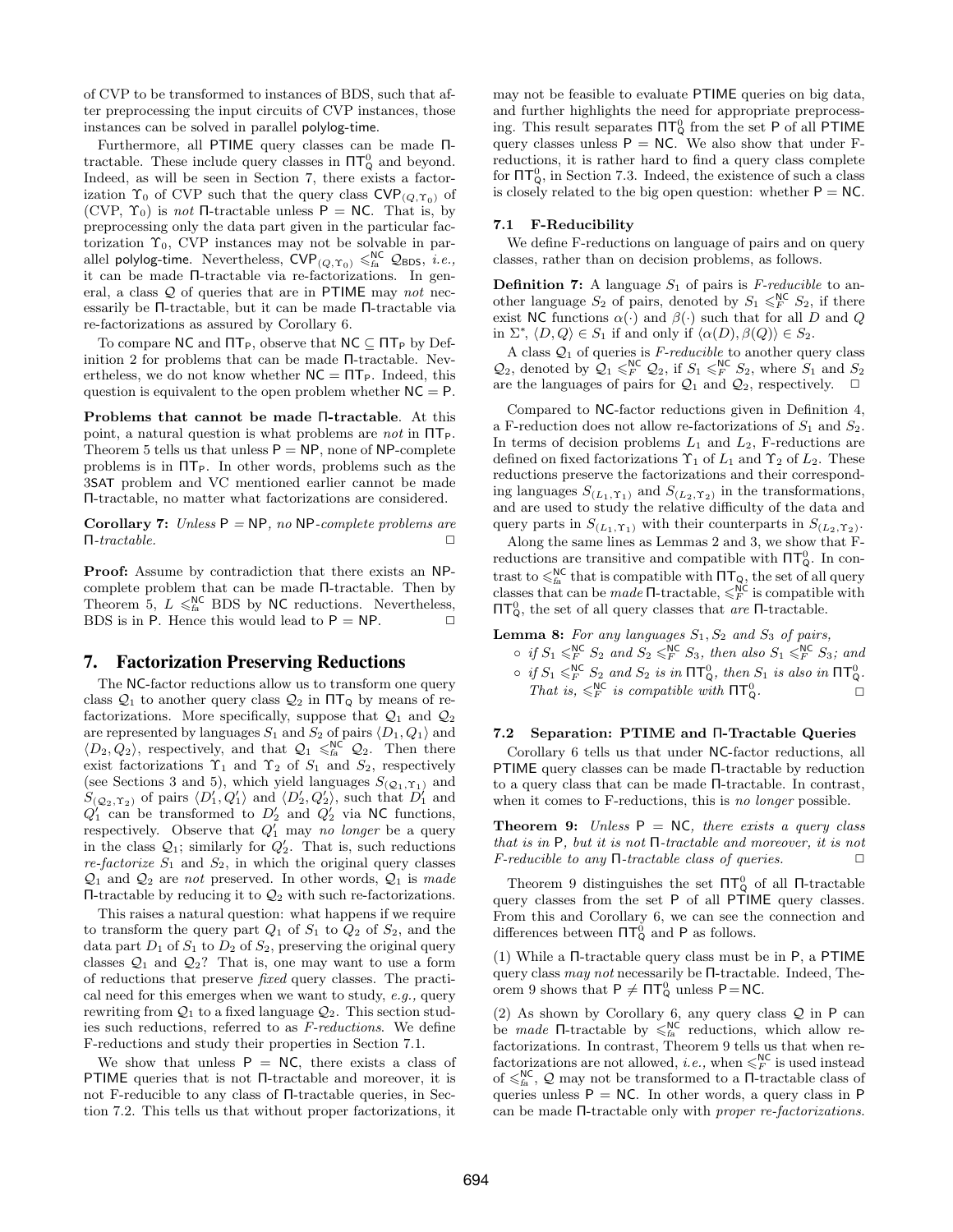We next prove Theorem 9.

**Proof:** To simplify the discussion we prove this w.l.o.g. for languages of pairs representing query classes. Consider the language  $S_{\text{CVP}}$  of pairs  $\langle \varepsilon, q \rangle$ , where q is an instance of the Circuit Value Problem (CVP), and  $\varepsilon$  is the empty string. That is,  $S_{\text{CVP}}$  is a language of pairs defined by CVP and a factorization  $\Upsilon = (\pi_1, \pi_2, \rho)$  such that for any instance x of CVP,  $\pi_1(x) = \varepsilon$ ,  $\pi_2(x) = x$  and  $\rho(\varepsilon, x) = x$ . We show that unless  $P = NC$ ,  $S_{CVP}$  is not  $\Pi$ -tractable and it may not be F-reduced to any Π-tractable language of pairs.

First assume by contradiction that  $S_{\text{CVP}}$  is  $\Pi$ -tractable. Then there exists a PTIME function  $\Pi(\cdot)$  such that

$$
\langle \Pi(\varepsilon), q \rangle \in \mathsf{NC}.
$$

However,  $\Pi(\varepsilon)$  is a constant function, and CVP is known to be P-complete under NC reductions [21]. From these and  $NC \subseteq P$  [26] it follows that  $NC = P$ , which is widely open.

Now assume that there exists a  $\Pi$ -tractable language S of pairs such that  $S_{\text{CVP}} \leq F^{\text{NC}} S$ . Then by Definition 7, there exist NC functions  $\alpha(\cdot)$  and  $\beta(\cdot)$  such that

$$
\langle \varepsilon, q \rangle \in S_{\text{CVP}} \text{ iff } \langle \alpha(\varepsilon), \beta(q) \rangle \in S.
$$

Since  $S$  is  $\Pi$ -tractable, by Definition 1, there exists a PTIME function  $\Pi_S(\cdot)$  such that

 $\langle D, Q \rangle \in S$  iff  $\langle \Pi_S(D), Q \rangle \in \mathsf{NC}$ .

Putting these together, we have the following:

 $\langle \varepsilon, q \rangle \in S_{\text{CVP}}$  iff  $\langle \Pi_S(\alpha(\varepsilon)), \beta(q) \rangle \in \text{NC}$ .

Again,  $\Pi_S(\alpha(\varepsilon))$  is a constant function. Therefore, if  $S_{\text{CVP}} \leqslant^{\text{NC}}_{F} S$ , then we would have that  $P = \text{NC}$ .

#### 7.3 Complete Problems Under F-Reductions

Finally, we study complete problems for the set  $\Pi_{\mathsf{Q}}^{0}$  of all Π-tractable query classes under F-reducibility. Along the same lines as Definition 6, we define the following notion.

**Definition 8:** A class  $Q$  of queries is *hard for*  $\Pi T_Q^0$  *under Freducibility* if  $Q' \leq F \subset Q$  for all  $Q' \in \Pi T_Q^0$ . It is *complete for*  $\Pi T^0_Q$  under *F*-reducibility if it is Π-tractable and moreover, is hard for  $\Pi T_Q^0$  under F-reducibility.  $\square$ 

It is rather hard to find a class of queries that is complete for  $\Pi T_Q^0$  under F-reducibility. Indeed, the result below shows that the existence of such a complete query class is closely related to the open question whether  $P = NC$ .

**Proposition 10:** Unless  $P = NC$ , a complete query class for  $\Pi T_Q^0$  under *F*-reducibility is a witness in  $P \setminus NC$ .

**Proof:** Suppose that there exists a query class Q that is complete for  $\Pi T_Q^0$  under F-reducibility. Then for all classes  $\mathcal{Q}'$  of NC queries,  $\mathcal{Q}' \leq F^{\mathsf{NC}}$   $\mathcal{Q}$ , since by Definition 1,  $\mathcal{Q}'$  is Π-tractable. Now consider a language  $S'_{\text{CVP}}$  of pairs  $\langle q, \varepsilon \rangle$ , where  $q$  is an instance of the Circuit Value Problem (CVP), and  $\varepsilon$  is the empty string (see the proof of Theorem 9). Obviously,  $S'_{\text{CVP}}$  is  $\Pi$ -tractable by Definition 1. Then by Definition 8,  $S'_{\text{CVP}}$  is F-reducible to the language of pairs for  $\mathcal{Q}$ . Moreover,  $\Pi T_Q^0 \subseteq P$ , and CVP is P-complete. Putting these together, we have that unless  $P = NC$ ,  $Q$  is in  $P \setminus NC$ .  $\Box$ 

From Proposition 8 it follows that if we want to show  $P \neq NC$  (resp.  $P = NC$ ), we need to (a) find a query class Q that is complete for  $\Pi_{\mathsf{Q}}^0$  under  $\leqslant^{\mathsf{NC}}_F$ , and moreover, (b) show that  $Q$  in not in NC (resp. is in NC).

In summary, the main result of this section is as follows: NC  $\subseteq$  ΠT<sub>Q</sub>  $\subseteq$  P, and unless P = NC, ΠT<sub>Q</sub>  $\subset$  P, *i.e.*, P

properly contains  $\Pi_{\mathsf{Q}}^0$ . Moreover, a complete query class for  $\Pi T_Q^0$  under  $\leqslant^{\text{NC}}_F$  is a witness in P \ NC unless P = NC.

# 8. Conclusion

This work is a first attempt to give a formal treatment of tractable queries on big data utilizing the preprocessing paradigm. We have proposed a notion of Π-tractable queries to characterize queries that are feasible on big data, in parallel polylog-time after a one-time PTIME preprocessing step off-line. Notions of decision problems and query classes that can be made Π-tractable are also introduced, based on factorizations of its instances into data sets and query classes. We have shown that several natural query classes are Πtractable, and several query classes and decision problems can be made Π-tractable. We have also introduced two forms of NC reductions  $\leqslant^{\text{NC}}_{\text{fa}}$  and  $\leqslant^{\text{NC}}_{\text{F}}$ , and shown that they are transitive, and are compatible with the set  $\Pi T_{\textsf{Q}}$  of all query classes that can be made  $\Pi$ -tractable and with the set  $\Pi T_Q^0$ of all Π-tractable query classes, respectively. In addition, we have shown that under  $\leqslant_{\text{fa}}^{\text{NC}}$ , a natural problem is complete for the class  $\Pi\mathsf{T}_P$  of all decision problems that can be made Π-tractable. On the other hand, there exists a query class that is in P but is not in  $\Pi_{\mathsf{Q}}^{0}$ , and it is not reducible to any  $\Pi$ -tractable query class under  $\leqslant^{\mathsf{NC}}_F$  unless  $\mathsf{P} = \mathsf{NC}$ .

The main conclusion of the paper is as follows:

- (1) NC  $\subseteq \Pi T_Q^0 \subseteq P$ ; and unless P = NC,  $\Pi T_Q^0 \subset P$ , *i.e.*, not all PTIME queries are Π-tractable (Theorem 9).
- (2) All query classes in P can be made Π-tractable by transforming them to a query class in  $\Pi T_Q$  via  $\leq^{\text{NC}}_{\text{fa}}$ reductions (Theorem 5 and Corollary 6).
- (3) For decision problems,  $NC \subseteq \Pi T_P = P$  (Corollary 6).

That is,  $\Pi T_Q^0$  is properly contained in P, unless P = NC. Nonetheless, all classes of PTIME queries can be made Πtractable by means of proper factorizations.

As remarked earlier,  $\Pi T_P$  allows arbitrary factorizations of problem instances into data and query parts, and corresponds to the set  $\Pi T_Q$  of all query classes that *can be made* Π-tractable. In contrast, each query class in  $\Pi T_Q^0$  is already Π-tractable with its predefined factorization (see Section 3).

In practice, the results help us determine whether a query class is feasible on big data. These also suggest an approach to answering a class Q of queries on big data: reduce Q to a ΠTQ-complete class that we know how to evaluate, by finding proper  $\leq^{\text{NC}}_{\text{fa}}$  reductions, if Q can be made  $\Pi\mathsf{T}_{\text{P}}\text{-tractable}$ .

This work has raised as many questions as it has answered. A number of issues are open and require further investigation. We list some of the open issues below.

(1) As remarked in Section 1, we opt to use NC to define  $\Pi_{\mathsf{Q}}^{\mathsf{T}}$  because NC is the most prevalent model for paralleltime complexity, among other things. However, PRAM underlying NC may not be accurate for parallel systems such as MapReduce and its variants. These call for a full treatment of parallel computation models and parallel complexity classes that are more accurate than PRAM and NC, and moreover, take into account both computational cost and communication (coordination) complexity. Upon the availability of such a model and a complexity class, the class  $\mathsf{\Pi} \mathsf{T}^0_\mathsf{Q}$ of Π-tractable queries should then be revised accordingly.

(2) Another question concerns the existence of a complete query class for  $\Pi T_Q^0$  under F-reducibility  $\leqslant^{\text{NC}}_F$ . When NC-